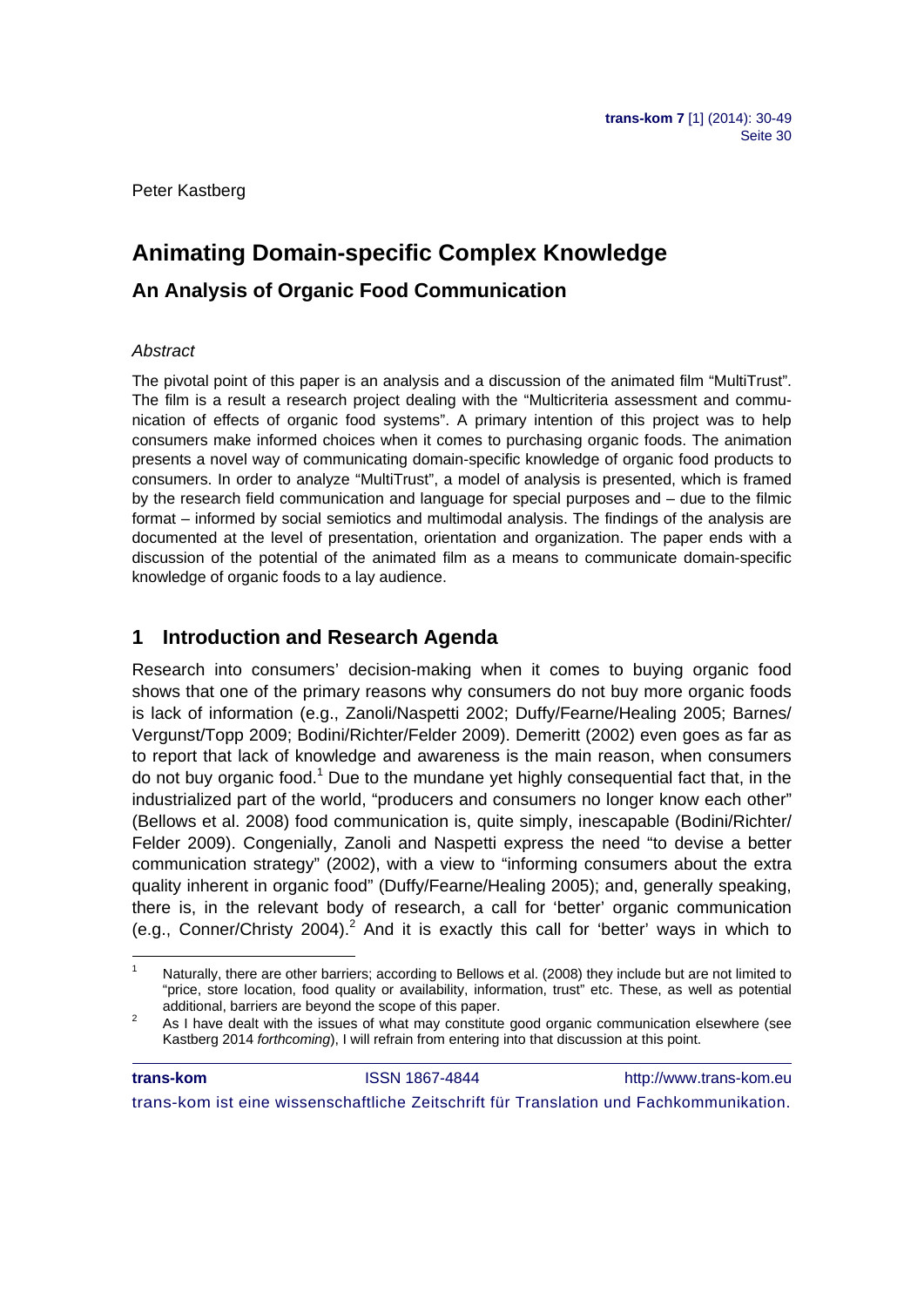#### Peter Kastberg **trans-kom 7** [1] (2014): 30-49 Animating Domain-specific Complex Knowledge **Seite 31** Seite 31 *Analysis of Organic Food Communication*

communicate domain-specific knowledge of organic foods to lay people, which constitutes one of the cornerstones of the research project on the "Multicriteria assessment and communication of effects of organic food systems" (MultiTrust 2012). The research project was conducted under the auspices of ICROFS (ICROFS: undated).<sup>3</sup> A primary intention of this multifaceted research project was to "make it easier for consumers […] to observe and evaluate the different contributions that organic food systems offer", with a special emphasis "to promote communication, participation and learning" about organic foods (ICROFS: undated). One tangible result of this endeavor was an animated film aiming at presenting a novel way of communicating about the quality attributes of organic foods. Whereas the film as such does not present a tool ready to be employed in the service of consumer communication, it does envision a communication platform which we may utilize when aiming specifically at engaging and involving consumers. A way which – ideally – allows consumers to build up decision-making competences as well as  $-$  in the process of doing so  $-$  to construct domain-specific knowledge.

## *Research Agenda*

With a point of departure in the above presentation, the research agenda of this paper can be summarized as follows: To present and to analyze the animated film "MultiTrust" (2013) with a view to critically evaluating its potential in meeting the requirements for 'better' organic food communications (as called for above). In order to do so, I will begin by situating my approach, disciplinarily within the general framework of language for special purposes (henceforth LSP) and more specifically I will adopt an LSP approach to expert lay communication of domain-specific knowledge (section 2). I will then proceed to describe how visual components of expert-lay communication are typically dealt with, i.e., as static and text-bound visuals (section 3). Due to the fact that the empirical object of study of this paper is an animated film, I am compelled to enrich this framework; I do so by turning to a presentation of a model of analysis informed by social semiotics and multimodality. The paper goes on to present an analysis of the animated film "MultiTrust" (section 4) and ends with a critical discussion and evaluation of the communicative potential of the animated film as a means "to promote communication, participation and learning" (ICROFS: undated) about organic foods (section 5).

## **2 Communicating Domain-specific Knowledge of Organic Food Products to Lay Audiences**

The customary way in which authorities have sought to inform publics about the addedvalue, e.g., the nutritious quality, of organic foods is via wide-spread labeling initiatives. On a national level examples could be the German "Bio-Siegel" or the "USDA Organic"

<sup>-&</sup>lt;br>3 The project was funded by The Danish AgriFish Agency, Ministry of Food, Agriculture and Fisheries.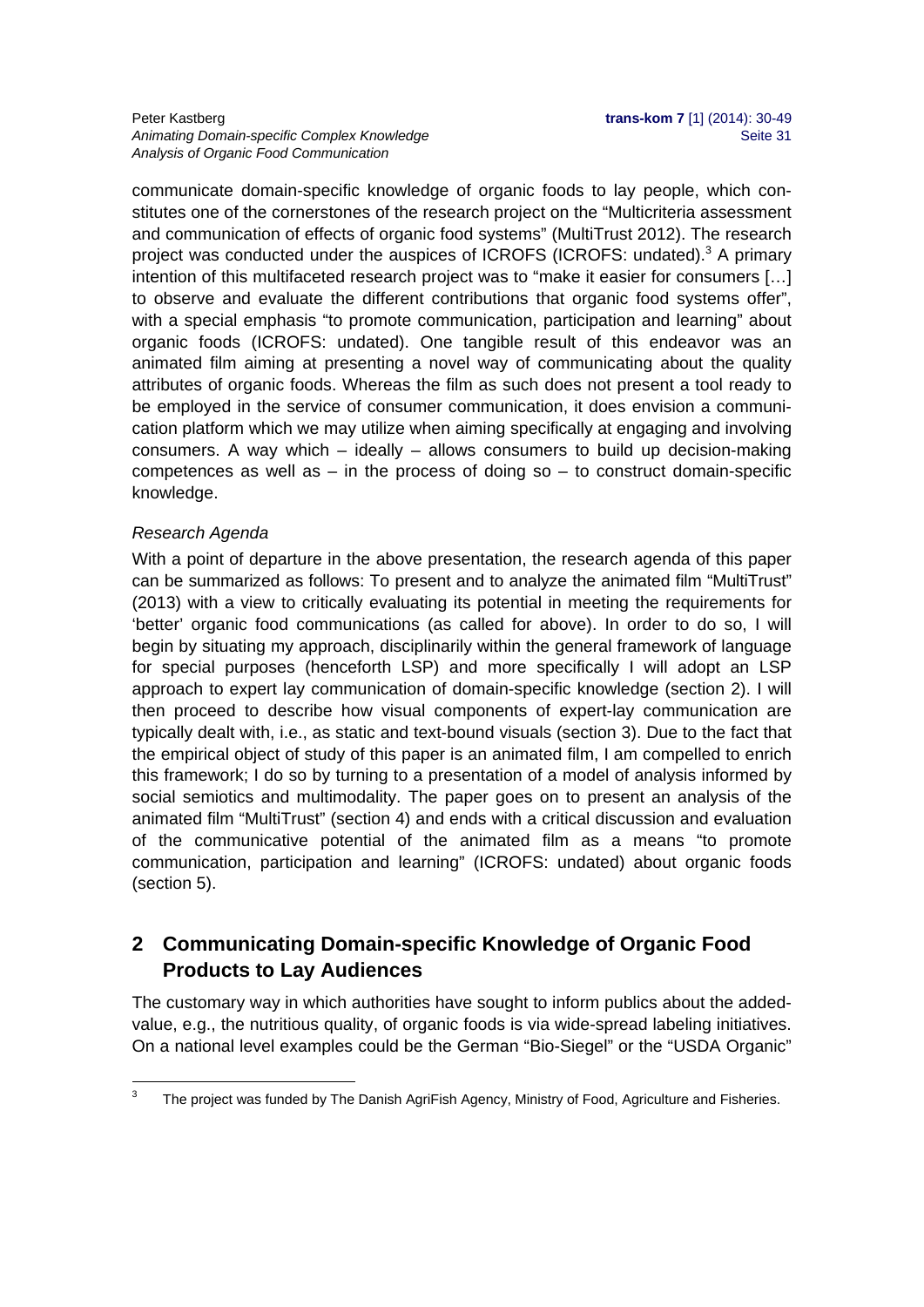#### Peter Kastberg **trans-kom 7** [1] (2014): 30-49 Animating Domain-specific Complex Knowledge **Seite 32** Seite 32 *Analysis of Organic Food Communication*

label in the U.S.; on a supranational level a prominent example is the "EU Ecolabel for Consumers".<sup>4</sup> Whereas labeling is a cost-effective means of food communication, the problem is, naturally, that any labeling is rendered futile if the consumer does not understand it. A study by Janssen and Hamm (2012) highlighted this when they demonstrated that the mere fact that the new mandatory European Union logo for organic food was introduced on an EU-wide scale did not in and of itself ensure that the logo was understood, let alone trusted by the consumers. As Conner and Christy point out "consumer misunderstanding of the [organic] label's meaning points to a need for better communication if the label is to function optimally" (2004: 42). From the point of view of communication theory it is safe to say that the mere fact that an eco label (in fact any label) is propagated does not ensure understanding, let alone trust (Lockie et al. 2002: 29). If we look at the media most widely used for such large-scale organic, mass communication campaigns "the majority of organisations [rely] on free media coverage to communicate their campaign messages as it provides the opportunity to reach millions of people at minimal cost" (Duffy/Fearne/Healing 2005: 23). And whereas this is certainly cost effective, the question of evaluating whether or not the intended message did in fact reach (and was subsequently understood by) its recipients "is primarily based on the amount of media coverage generated" (Duffy/Fearne/Healing 2005: 24). There is, however, no algorithm for understanding which dictates that what is sent out is also what is received – let alone heard, understood and adhered to. So, if we look at organic food communication as a communication problem, i.e., a problem stemming from the lack of or from the wrong kind of communication (Windahl/Signitzer/ Olson  $2009$ <sup>5</sup> then, in communication theoretical terms, we may say that whereas the transmission of a label may be necessary, it is by no means sufficient – at least not if understanding (of said label) is what is aimed at. The communication problem, then, is not one of transmitting information; thanks to a wide variety of new and increasingly social media information can be made universally and instantaneously public at the click of a mouse button. It is rather the case that there is, quite simply, "a lack of knowledge about certification and labeling" (Padel/Foster 2005: 623). Not surprisingly, studies consistently show that consumers do not ask for more information per se, but for information which will allow them "to choose with more freedom and knowledge" (Zanoli/Simona 2002: 652). That is:

certification and labeling is a starting point […] but most of all [consumers] desire to understand and to be aware of how organic production and processing is indeed different from the conventional one, and how organic products can be distinguished.

(Zanoli/Simona 2002: 652)

In sum, we are not dealing with a lack of information in general (the information is 'out there'), neither is it a matter of merely filling knowledge gaps with regards to organic

1

<sup>4</sup> In addition to national, state-authorized labeling initiatives, a number of commercial eco labels also exist.

And not, say, as a social problem, a financial problem, a political problem etc.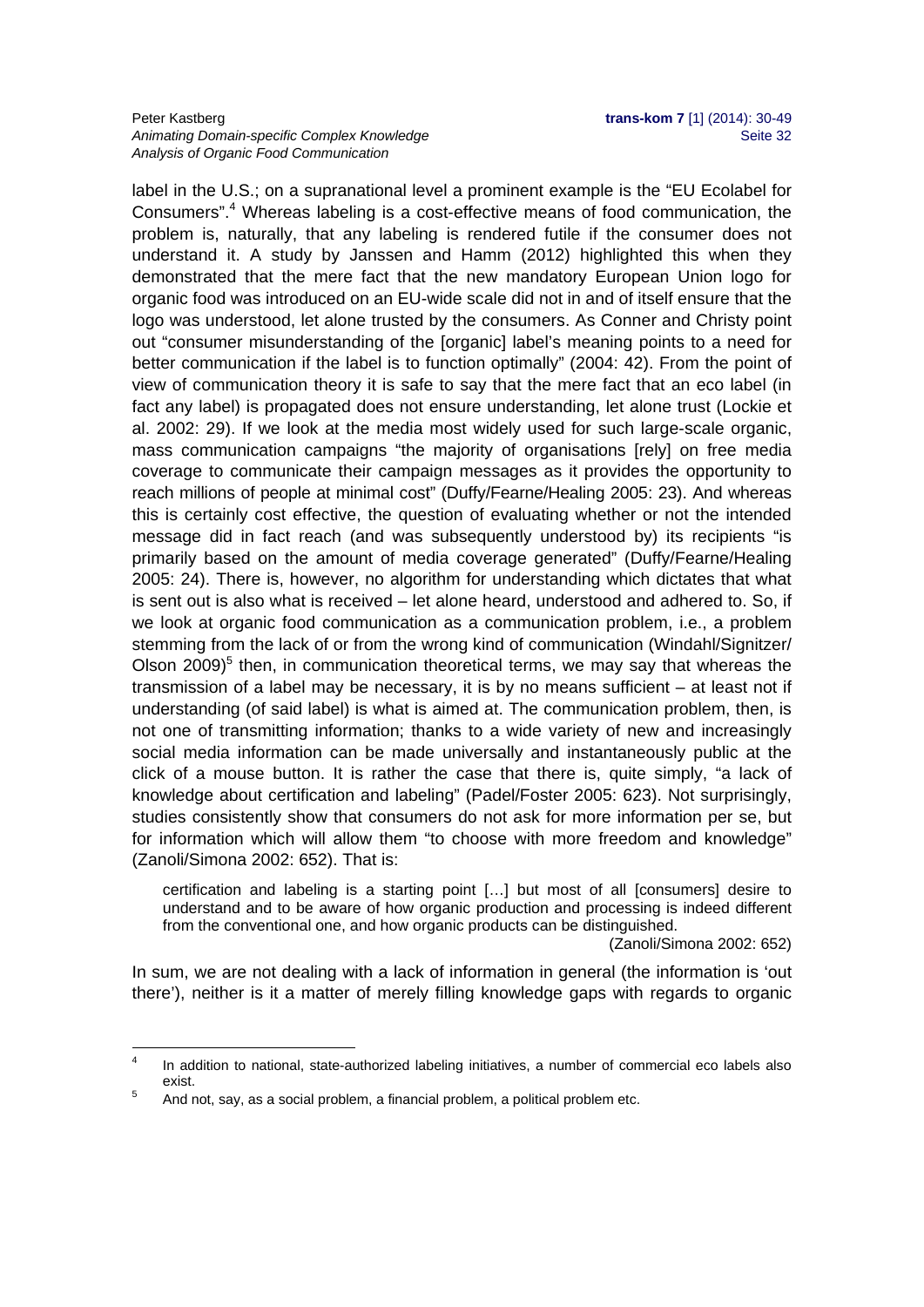foods among laypeople (Hansen et al. 2003). Reacting to this Bodini, Richter and Felder propose to widen the notion of organic communication when they maintain that:

[a]ppropriate [organic] communication should be based first and foremost on informing consumers about the extra quality inherent in organic food. Second it should focus on the product's key quality attributes, and third, it should use producers as multipliers or wellinformed salespeople as a source of authentic quality communication.

(Bodini/Richter/Felder 2009: 374)

In accordance with this notion the theoretical vanguard of organic communications $6$ suggests an appreciation of communication which leaves behind the idea of (mere) transmission of content altogether. We are, consequently, challenged with the task of communicating information about organic foods in a qualitatively different way, namely in such a way as to allow the consumer to create his or her own knowledge based on what s/he perceives, $^7$  i.e., knowledge of the kind that allows for informed decisionmaking with regards to organic foods (Yiridoe/Bonti-Ankomah/Martin 2005: 196).

Acknowledging (a) that transmission of content does not suffice "to promote communication, participation and learning" about organic foods implies that what is called for is knowledge-enabling communication. Acknowledging (b) that "[p]roducers and consumers [of food products] now no longer know each other" makes the establishment of a common ground of sorts a prerequisite in order "to overcome possible alienation and exclusion" (all quotations Bellows et al. 2008: 23-24). Based on the double assumption that whereas not all consumers may know an organic farmer, but that all consumers (mutatis mutandis) own a laptop with Internet access, the MultiTrust project has envisioned an Internet-based platform aiming at promoting "communication, participation and learning" about organic foods. The gist of the platform is presented in the Danish-language color animation film "MultiTrust" (2013). In the following I will first present the theoretical background behind choosing an animation format for communicating domain-specific knowledge (section 3). I will then proceed to present and analyze the animation in question (section 4), and towards the end of this paper I will critically discuss the animation and its potential to serve as a knowledge-enabling device (section 5).

## **3 On Animated Organic Foods Communication**

When thinking about animations, an intuitive reaction could be to dismiss them as mere children's pastime; and whereas there certainly is a potent industry dedicated to the production and promotion of animated children films, it is by no means the whole picture. Animated films have found their way into many aspects of what we normally refer to as communication and language for special purpose (e.g., Kalverkämper 1996). If we take science education, for instance, the Danish "Animated Science"

1

<sup>6</sup> As well as that of communication theory in general. 7

I have dealt with the core issues of communicating knowledge extensively elsewhere, see e.g., Kastberg (2007, 2010, 2011).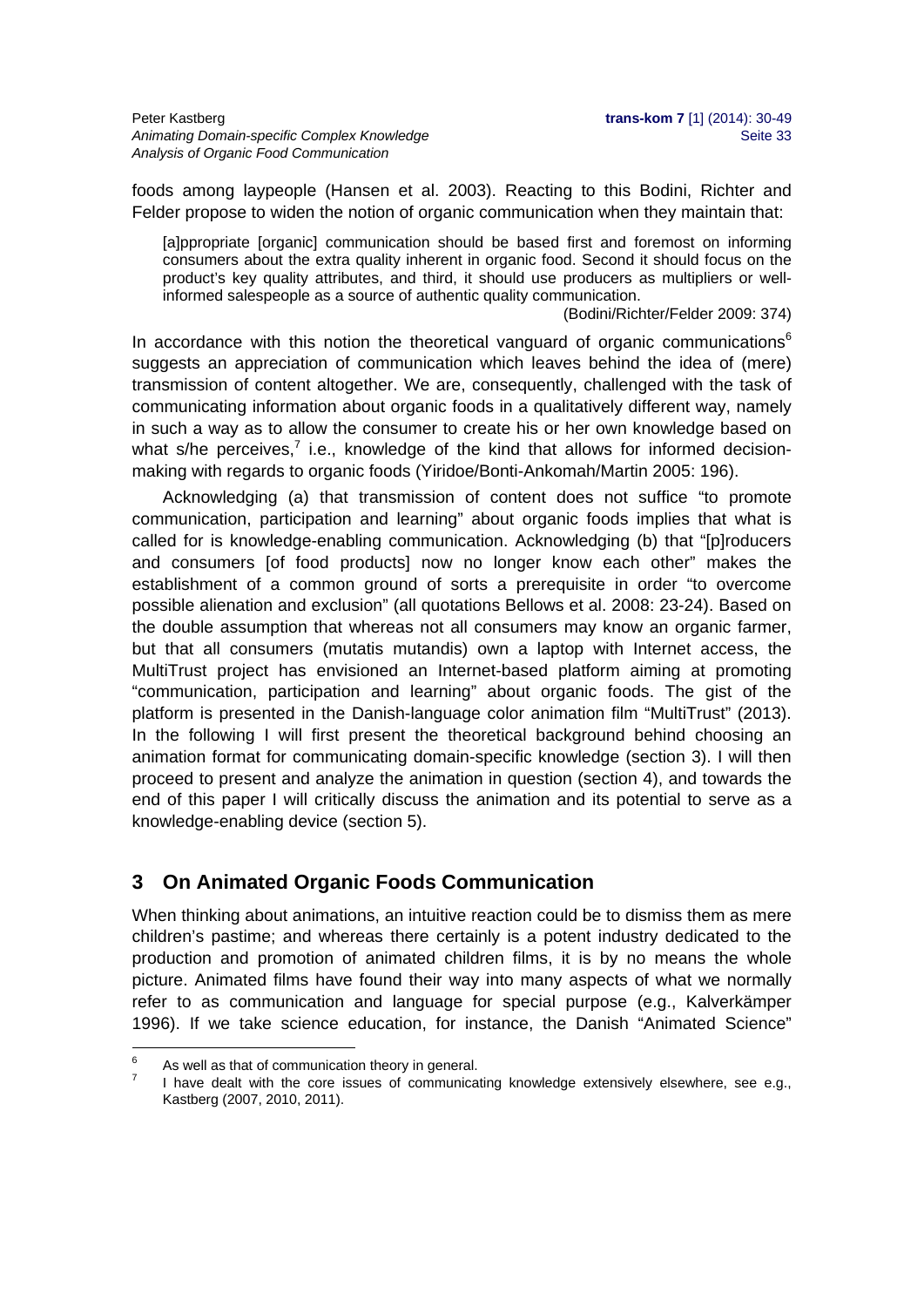#### Peter Kastberg **trans-kom 7** [1] (2014): 30-49 Animating Domain-specific Complex Knowledge **Seite 34** Seite 34 *Analysis of Organic Food Communication*

project is a good example. Here we find numerous examples of animated film clips dealing with – and mediating – such topics as biology, chemistry, geography and physics (Animated Science: undated). It is, however, not only in the more formally institutionalized educational settings that we find animated films communicating domain-specific content. In business and industry, too, examples of animations with a technical content are legio. Take for instance the animated assembly manuals from the Indian "Sintech Precision Products Ltd." Here – among other examples – we find an animated version of its assembly manual for installing centrifugal pumps (Sintech Precision Products Ltd.: undated). From within the field of marketing communications we know that there are quite a lot of animated sci-tech ads, i.e., advertisements in which the selling point comes about by alluding to science, typically in the form of an engineering breakthrough, and presented as animation. One example out of a myriad of others is "Pride Auto Care" in the U.S. which uses animated films to demonstrate to its customers how, for instance, the ABS brake system works (Pride Auto Care: undated). This particular animation is even enriched by interactional features allowing the viewer/listener to manipulate content. But while the examples of animated science, technology and engineering are both numerous and stemming from virtually all areas of the scientific landscape, there is a clear tendency that animated films are predominantly used in one specific communicative constellation, i.e., when domain-specific knowledge is communicated from an expert or authority to a lay person. That is also the case when it comes to the empirical object of study of this paper, i.e., the animated film "MultiTrust" (see section 4). In this animated film experts on organic food products convey to a lay audience of consumers "the extra quality inherent in organic food" (Bodini/Richter/Felder 2009: 374). The ur-point of departure, as it were, being that an "information gap exists between the […] agri-food industry and consumers" (Duffy/ Fearne/Healing 2005: 17). Within the research field dealing with organic foods communication the communication problem is summed up in these words:

Overall, although there is some knowledge and awareness about organic products, consumers are not consistent in their interpretation of what is organic. Secondly, while consumers typically understand the broad issues about organic foods, many tend not to understand the complexities and niceties of organic farming practices and organic food quality attributes. Uncertainty regarding the true attributes or organic, and scepticism about organic labels […] may hold some consumers back from purchasing organic.

(Yiridoe/Bonti-Ankomah/Martin 2005: 193)

Translated into the vocabulary of an LSP approach, we may say that the field features an expert lay divide, that is characterized by a lack of domain-specific background knowledge on the part of the lay person, which, in turn, results in the lay person building up a skeptical outlook on the domain-specific knowledge in question – as well as what experts may derive from it. All of which firmly embeds the communication problem in question within an LSP research agenda.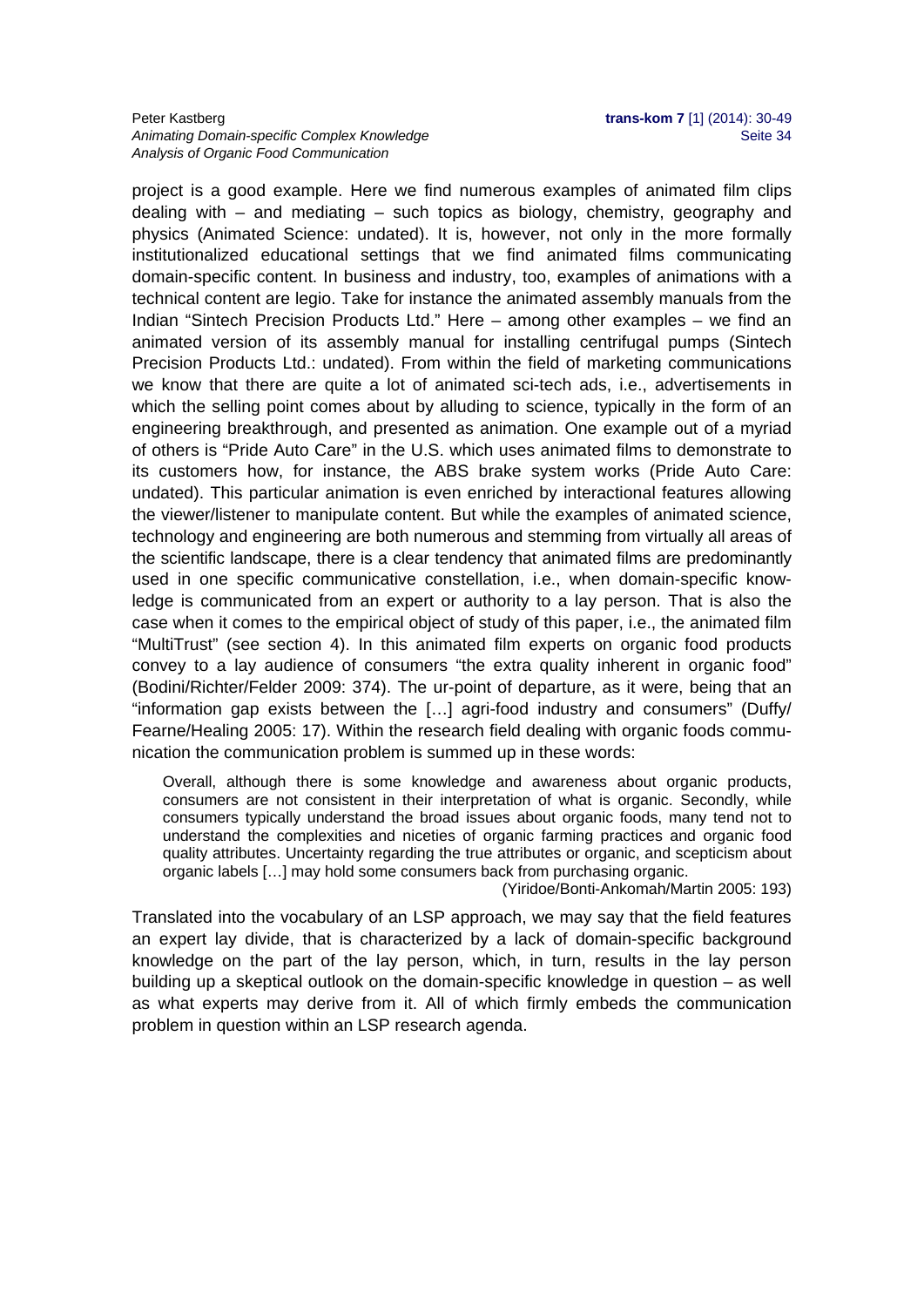## *From Visual to Animations: From Traditional Semiotics to Social Semiotics*

Within the field of LSP, visualization has been studied for quite some time (e.g., Schröder 1993). Within this framework, visuals have typically been contrasted to language with a view to analyzing which mode of representation would be best suited to convey a certain message. More often than not the point of departure has been Barthes (1977) and his idea that a visual would always be dependent on a verbal text in essence due to the visual being too "polysemous". The most elaborate and theoretically in-depth account of the interplay of verbal and visual means with which to communicate domain-specific content is Kalverkämper's article (1993) on the domainspecific visual<sup>8</sup> in which an exhaustive model of interpretation and analysis is presented. Within LSP-oriented studies of visuals, the insight that each mode of representation has its strengths and weaknesses (Kalverkämper 1993: 219; Ballstaedt 1994: 38) is commonly accepted; an insight which, in turn, has spurred several productive avenues of research. A dominant – and maybe more applied – strand of research contrasts verbal and visual means, with a view to gauging their communicative potential, was initiated by Ballstaedt (1994, 1995) and Weidenmann (1998). The ideas were operationalized further by Molitor-Lübbert (1996) within an LSP setting. Different though these approaches may be, they do, on the one hand, adhere to the legacy of Barthes (1977), i.e., verbal and visual means of communication are contrasted and compared, but, on the other hand, they do also expand on the original idea in as much as they propose a sort of functional grammar of what mode is best at conveying what content (e.g., visuals are better at communicating spatial orientation, whereas verbal means are better at conveying abstract objects etc.). At a more abstract level the above insight also spurred an understanding that visuals lack the meta-communicative quality of language, i.e., that visuals cannot describe and explain themselves (Gombrich 1984: 142); and that visuals cannot replace language as a means of communication (Plümacher 1998: 53), i.e., that the different modes were not interchangeable at will. The analytical model presented in Ditlevsen et al. (2007) does, in many ways, form the capstone of this approach. In its capacity as capstone, however, the model of analysis presented in Ditlevsen et al. (2007) also highlights that the object of study is (still) the traditional, the static text-bound visual. That is: the research community has – as a general rule – so far not ventured into the realm of analyzing the dynamic or animated visual. In order to so do, I turn to social semiotics and multimodality, i.e., a field of study that is able to not only theoretically encompass animations, but also able to address analytically the integration of more modalities than the two addressed so far. Needless to say, it lies beyond the scope of this paper to trace, describe and discuss the myriad of relations between what we may refer to as a traditional semiotic reading of the relationships between language and visuals $9$  and the one presented by social

<sup>-&</sup>lt;br>8 In the original German: "das fachliche Bild". 9

I refer to this appreciation of semiotic as traditional in as much as it may be traced back to the seminal work of de Saussure (1916/1974); no (other) evaluation is implied.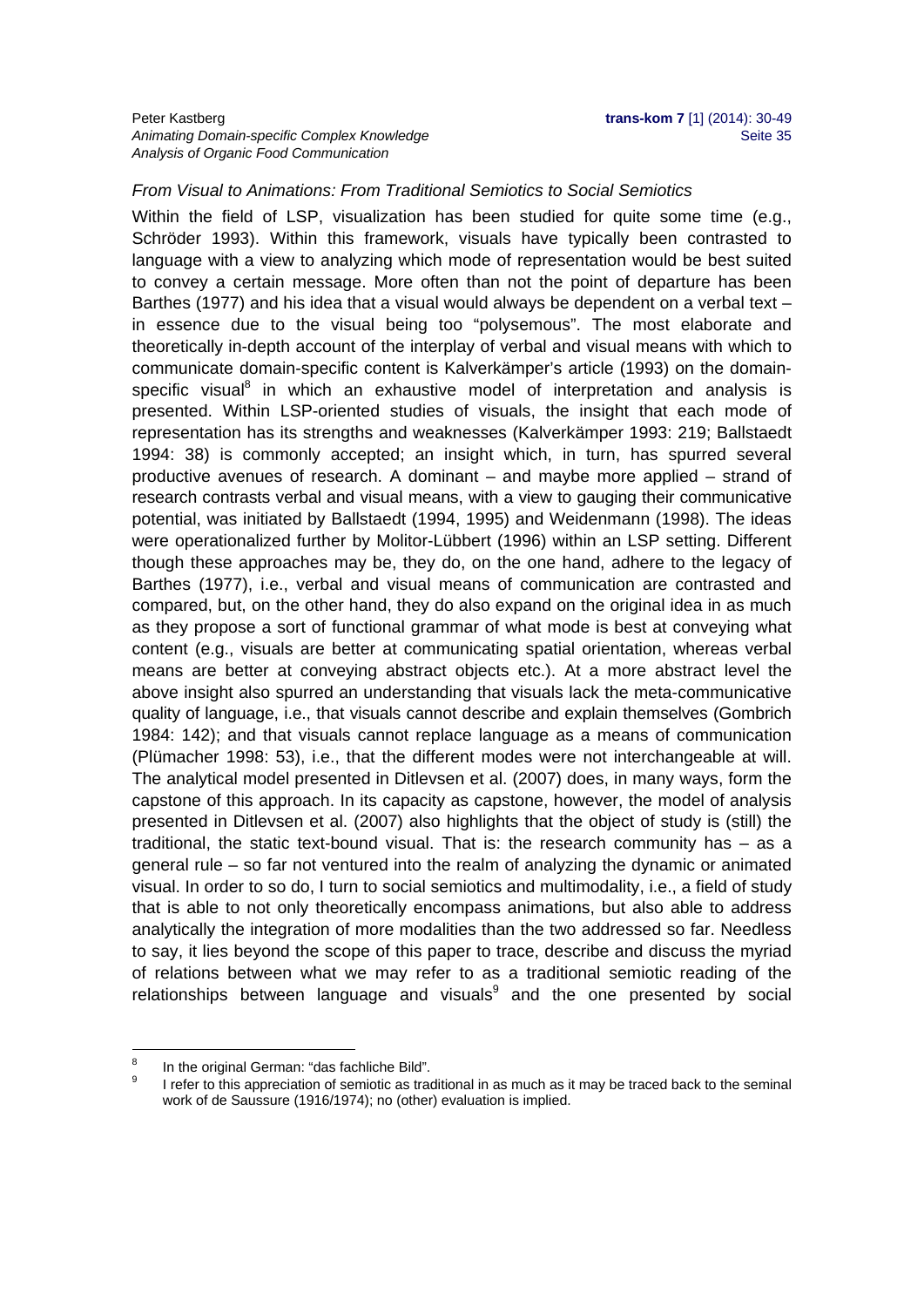semiotics.<sup>10</sup> I will therefore merely point to core formative differences. As may be inferred from the above, in much LSP research on visuals the (linguistic) text is prior, in social semiotics, by contrast, the social is prior, i.e., the social setting in which any mode of representation is embedded. Turning to social semiotics the scope when it comes to semiotics is widened in this sense:

in contrast to traditional semiotics […], social semiotics does not focus on 'signs', but on socially meaningful and entire processes ('texts'). The sign is an analytical category; the text by contrast is a social category. (Iedema 2001: 187)

Turning to social semiotics and multimodal analysis also implies acknowledging a wide variety of other modalities than (merely) text and visual. Such as, but not limited to, "gesture, depiction, gaze" (Baldry/Thibault 2006: 18), rhythm and music (Leeuwen 1999 et passim) etc. etc. Consequently, analyzing multiple modalities has given rise to the idea of the "resource integration principle" (Baldry/Thibault 2006: 4), i.e., a principle that allows for analytically encompassing "this constant criss-crossing of semiotic and perceptual modalities" (Baldry/Thibault 2006: 3). The idea of the text, as a result, is no longer limited to its more strict linguistic definition: "[m]ultimodal texts are *composite* products of the combined effects of all the resources used to create and interpret them" (Baldry/Thibault 2006: 18).<sup>11</sup> This, in sum, leads to the following analytical credo: that I am informed by communication and language for special purposes when it comes to the framing of my research agenda; that I am informed by social semiotics when it comes to leaving the (linguistic) text as the explanatory principle par excellence; and that I am informed by multimodality when it comes to acknowledging and integrating the multiple modalities present in the animated film. I will apply this credo and present it in lieu of the analyses in the next section.

# **4 Analyzing the MultiTrust Animation Film**

Prior to conducting the analysis of the animation, a brief introduction to the envisioned platform, its stakeholders as well as the project's idea of multicriteria assessments of organic foods are in order. The platform envisioned rests on two general assumptions: Firstly that each stakeholder (e.g., Freeman 1984) in the 'from farm to fork' value chain (in crude generalization: farmer, processor, seller, consumer) harbors different criteria for determining what good organic food is. What the consumer of, say, organic meat, sees as good organic practice may to the farmer be too expensive to adhere to, in the processing plant too time-consuming, to the seller logistically too demanding etc. Acknowledging the differences in the basis of decision-making of each stakeholder translates to the first dimension of multicriteria assessment. The second general assumption reads that each stakeholder makes decisions (be it with regards to fodder, store display, purchase etc.) based upon not one but multiple criteria. For the

 $10$ The term was introduced in-depth by Hodge and Kress (1988); Thibault would later (1997) discuss its relationship to traditional semiotics (see previous footnote).<br><sup>11</sup> Italics in the original.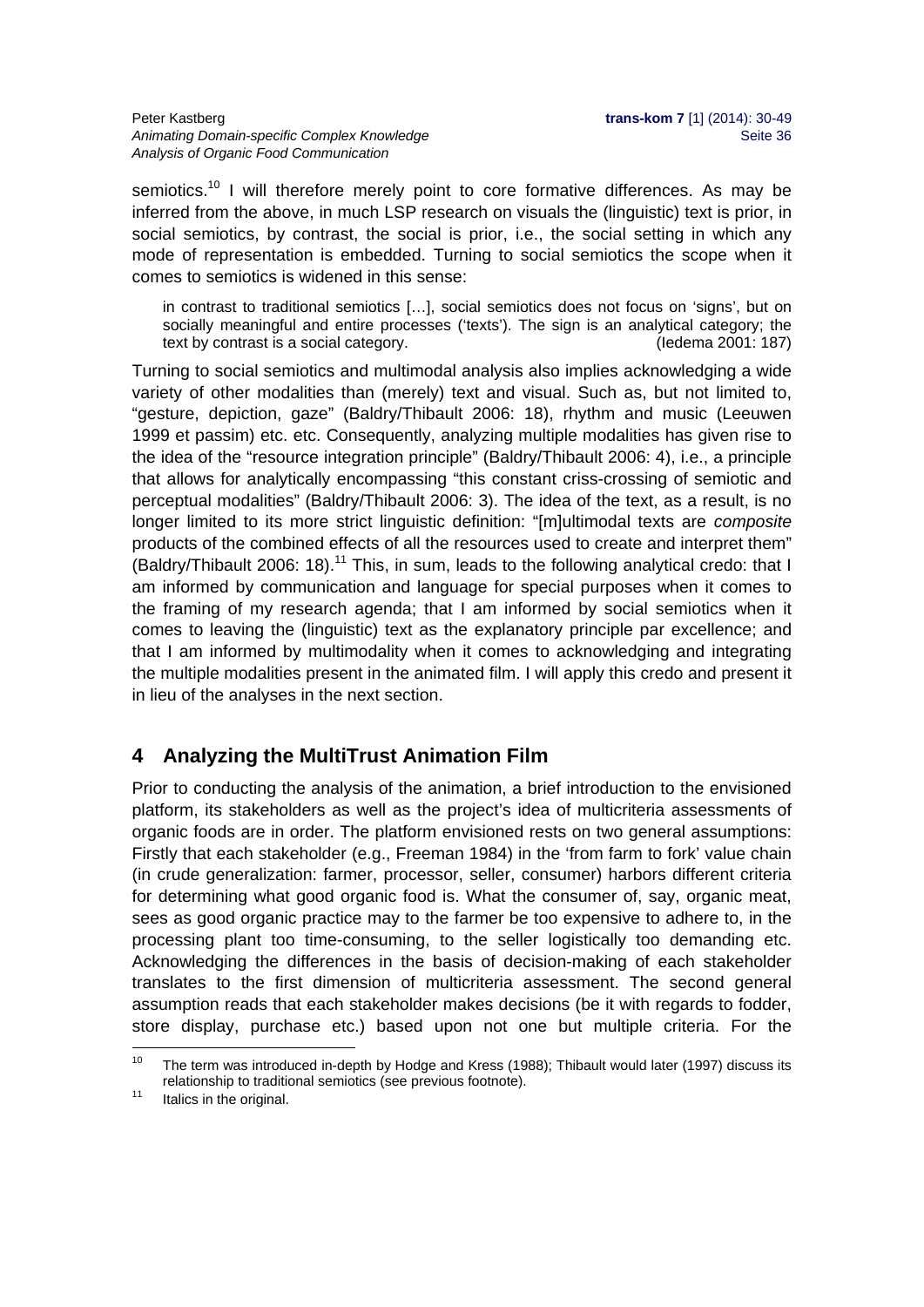consumer of organic meat, for instance, one criterion may be that the animal has been feeding on organic fodder, another that the animal has been treated better than stipulated by current law, a third that the transportation of the animal from farm to processing plant has been humane etc. In the ensuing analysis I will (a) focus my attention on the consumer and (b) on the platform's communicative potential and, in turn, leave out all other aspects.<sup>12</sup>

The color animation film analyzed was produced in 2013 by the award-wining Danish production company and animation studio Tumblehead Aps. The animated story lasts 3 minutes and 3 seconds; apart from the animation itself, the film features a male narrator throughout as well as soft guitar playing in the background. Adhering to social semiotics in general and the multimodal analysis of the animation in particular, the ensuing analysis is framed by a model of analysis presented by Iedema (2001). In his model, all texts, i.e., all instances of meaning-making endeavors, always perform "three overarching functions, or *metafunctions* […] 'representation', 'orientation' and 'organization"<sup>13</sup> (ledema 2001: 191).<sup>14</sup> The gist of the model can be illustrated like this:

## **Metafunctions**

#### *Representation*

i.e., that a semiotic system is capable of representing "objects and their relations in a world outside of the representational system".

## *Orientation*

i.e., the ability of a semiotic system to "project a particular social relation between the producer, the viewer and the object represented."

#### *Organization*

i.e., the ability of the semiotic system to "form texts, complexes of signs which cohere both internally and with the context in and for which they were produced."

Fig. 1: Metafunctions as a model of analysis (all quotations Kress/Leeuwen 1996/2003: 40-41).

<sup>1</sup>  $12$  I have dealt with other aspects of the envisioned platform elsewhere, e.g., its stakeholders, its conceptualization of multicriterial assessment etc. (Kastberg 2014 *forthcoming*).<br><sup>13</sup> Italics in the original.

Needless to say, Iedema (2001) derives his model of analysis from core principles of Halliday's systemic functional linguistics (1994 passim), but since the genealogy of the model is not my primary concern here, I refrain from entering into any such discussions. It is probably also worth mentioning at this point that the idea behind this, i.e., that one may refine and crystalize the constitutive elements of any piece of communication, is not exclusive to systemic functional linguistics. A wide variety of other scholars from of what we may refer for to as applied linguistics – in the widest possible meaning of the term – have ventured to propose similar ideas. Bühler's "organon model" (1934/1999), Jakobson's six functions of language (1960), Beaugrande and Dressler's criteria of textuality (1981) are also attempts at capturing the essence, if you will, of language use.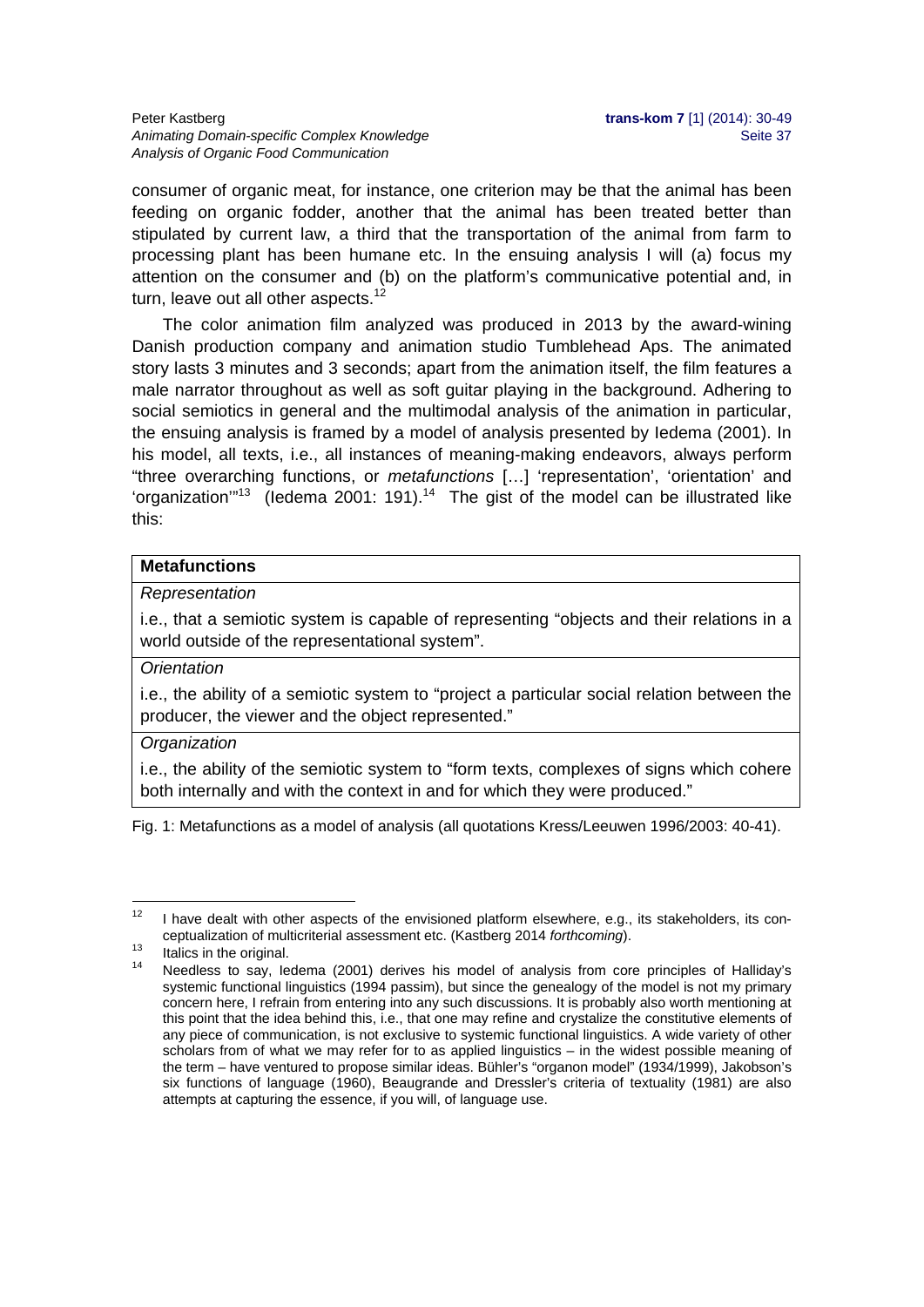#### **Peter Kastberg <b>trans-kom 7** [1] (2014): 30-49 Animating Domain-specific Complex Knowledge **Seite 38** Seite 38 *Analysis of Organic Food Communication*

Below I will present and discuss the "MultiTrust" animation film following the three levels in this model of analysis. Each phase is given a condensed, individual transcription. The results of the analyses are subsequently integrated and critically discussed in section 5.

#### *Level of Representation*

In terms of analyzing the level of representation, the animation is segmented into phases (Baldry 2005), i.e., semi-autonomous, semantically coherent parts (Baldry/ Thibault 2006: 47). In the table below, the content of each of the 14 phases found has been assigned a single picture frame depicting the overall content of the phase in question.

| <b>Phasal analysis</b> |                                             |                                                                                                                                                                                                           |  |  |
|------------------------|---------------------------------------------|-----------------------------------------------------------------------------------------------------------------------------------------------------------------------------------------------------------|--|--|
| <b>Phases</b>          | Animation of phases                         | Description of phases                                                                                                                                                                                     |  |  |
| Phase 1                | Multikriterielle vurderinger i<br>Økologien | The film begins by introducing the research<br>project from which the animation stems. <sup>15</sup>                                                                                                      |  |  |
| Phase 2                |                                             | The film begins by depicting a consumer,<br>who is puzzled by the many quality criteria<br>she is faced with when wishing to purchase<br>organic food products.                                           |  |  |
| Phase 3                |                                             | The film jumps to a farmer, who is, too,<br>overwhelmed by the number and diversity of<br>criteria of organic food production.                                                                            |  |  |
| Phase 4                |                                             | The film now introduces the Danish eco<br>label, and explains how the authorities,<br>recognizing this confusion, seek to remedy it<br>by way of placing a national eco label on all<br>organic products. |  |  |
| Phase 5                |                                             | The problem is, however, that the national<br>Danish eco label cannot help out either<br>since it, too, covers a variety of different<br>criteria - and products.                                         |  |  |

 $15\,$ The Danish title translates to "Multicriteria assessment of organic foods".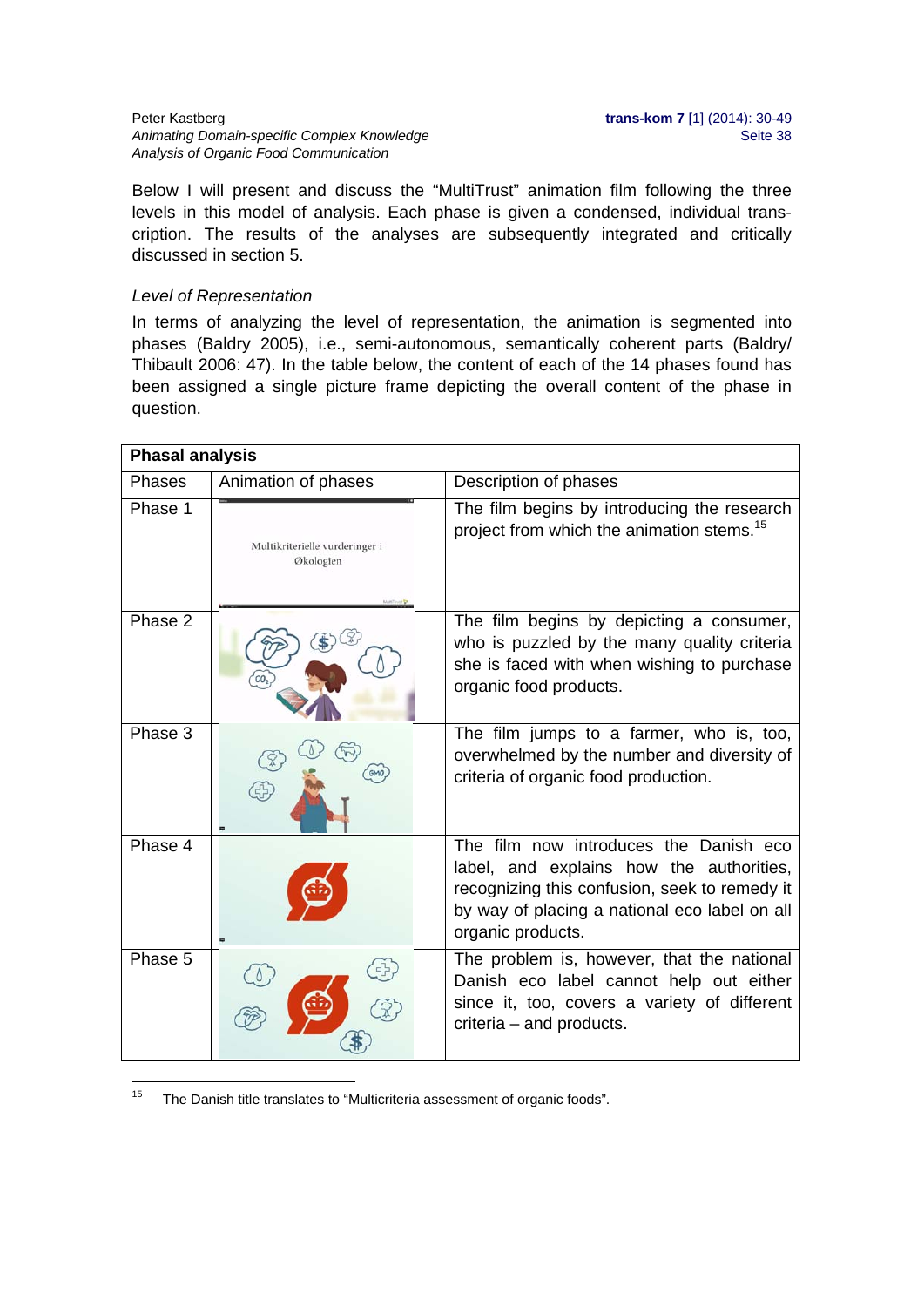#### **Peter Kastberg <b>trans-kom 7** [1] (2014): 30-49 Animating Domain-specific Complex Knowledge **Sexual Animation of the Sexual Animation** Seite 39 *Analysis of Organic Food Communication*

| Phase 6  |            | Returning to the organic farmer, he, too, is<br>puzzled by the eco label, and left to his own<br>device may opt $-$ out of his own accord $-$ to<br>focus on some criteria while neglecting<br>others.                                                                           |
|----------|------------|----------------------------------------------------------------------------------------------------------------------------------------------------------------------------------------------------------------------------------------------------------------------------------|
| Phase 7  | <b>The</b> | But farmer and consumer are not the only<br>stakeholders directly involved with organic<br>food products; the processing plants as well<br>as the point of sale of organic foods are<br>equally involved – and may, in turn, focus on<br>entirely different assessment criteria. |
| Phase 8  |            | A fact which leaves both farmer<br>and<br>consumer even more confused as to how to<br>assess the quality of organic foods.                                                                                                                                                       |
| Phase 9  |            | The film now changes from describing the<br>problems to hinting at a solution. It does so<br>by posing a question: So, what if there was<br>an ICT platform where the consumer could<br>find all the information she needs?                                                      |
| Phase 10 |            | A platform where the consumer could type<br>in her preferences when it comes to assess-<br>ment criteria.                                                                                                                                                                        |
| Phase 11 |            | The film expands on this idea and poses yet<br>another question: What if the ICT platform<br>was not only a platform for the consumer but<br>a platform for all stakeholders involved<br>(farmers, processors, sellers and consumers<br>alike)?                                  |
| Phase 12 |            | On such a platform the consumer's criteria<br>could be reciprocated by, say, the farmer's<br>documentation.                                                                                                                                                                      |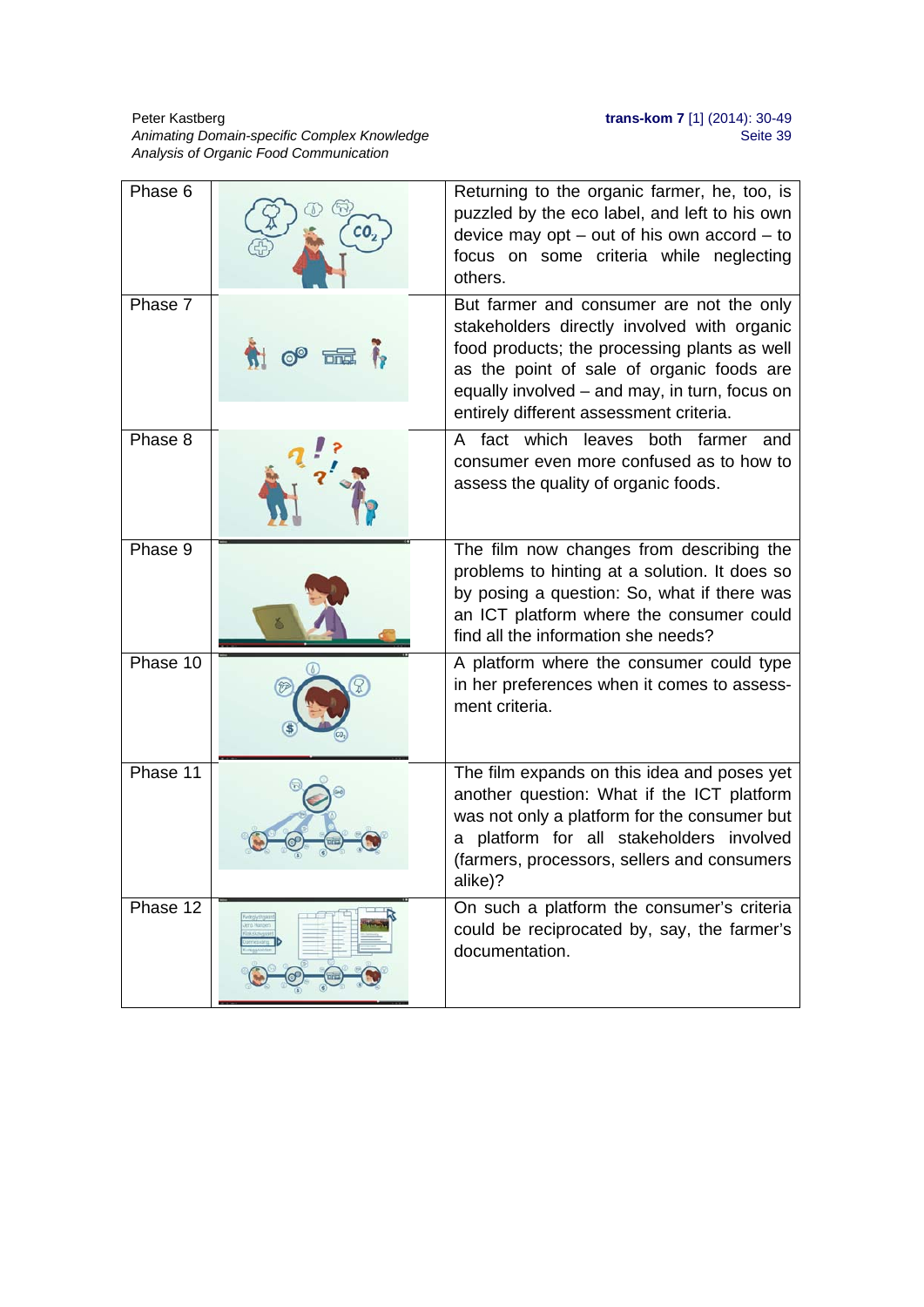Peter Kastberg **trans-kom 7** [1] (2014): 30-49 Animating Domain-specific Complex Knowledge **Seite 40** Seite 40 *Analysis of Organic Food Communication* 

| Phase 13 |              | In this way the consumer would have<br>access to multiple criteria for organic foods;<br>this would allow her to conduct a multi-<br>criteria assessment of the quality of organic<br>food products. |
|----------|--------------|------------------------------------------------------------------------------------------------------------------------------------------------------------------------------------------------------|
| Phase 14 | MultiTrust ? | The film ends by listing the sponsors as well<br>as the creators of the animation are listed.                                                                                                        |

Fig. 2: Visual rendering of phases at the level of presentation.

## *Level of Orientation*

The protagonist, either the consumer or the farmer, are always shown from the front. At the beginning of each phase (cf. above) the protagonist is typically shown in a full body shot in the protagonist's natural habitat, as it were. The farmer on what is clearly a piece of farmland; the consumer in what amounts to a supermarket. As the narrator speaks the camera zooms in on the protagonist, ending the phase with either a half-body shot or even a portray shot. The consumer is always shown looking slightly to the left, the farmer always looking slightly to the right. A feature which allows the two protagonists to look a one another during the two phases where they meet in the animation (phases 8 and 12). There is no doubt that the narrator's voice is the element around which the animation evolves. When the narrator problematizes multicriteria assessments – be it from the viewpoint of the consumer or the farmer – the camera zooms in on the protagonist in question and speech or thought bubbles appear around the protagonist's head. Bubbles in which the core concepts of the narrator's speak are depicted. Following the narrator's voice, the bubbles inflate and deflate. In terms of animation-internal orientation the protagonists meet when they have something in common; that is when they are equally frustrated about the problems of multicriteria assessments (phases 7 and 8), and when they are both taking part in the solution (phases 11 and 12). Other than that we see them individually. In terms animationexternal orientation towards the viewer, we see that the protagonists are clearly cartoon-like figures and clearly display gender and cultural stereotypicality. Whereas the cartoon-like and featureless depiction may be aiming at evoking an idea of universality, the fact that the consumer is a woman shopping (sometimes holding a toddler by the hand) and the farmer is a man, dressed in what seems to be a hillbilly farmer's attire, is alluding to gender and cultural biases of yesteryear. Apart from the introduction and the outro (phases 1 and 14) one or both of the protagonists are present in all the phases but two, i.e., the phases 4 and 5, where the Danish eco label is introduced. The label is depicted center stage and filling app. one third of screen. When the ICT platform is introduced (phases 11 and 12) the platform takes up most of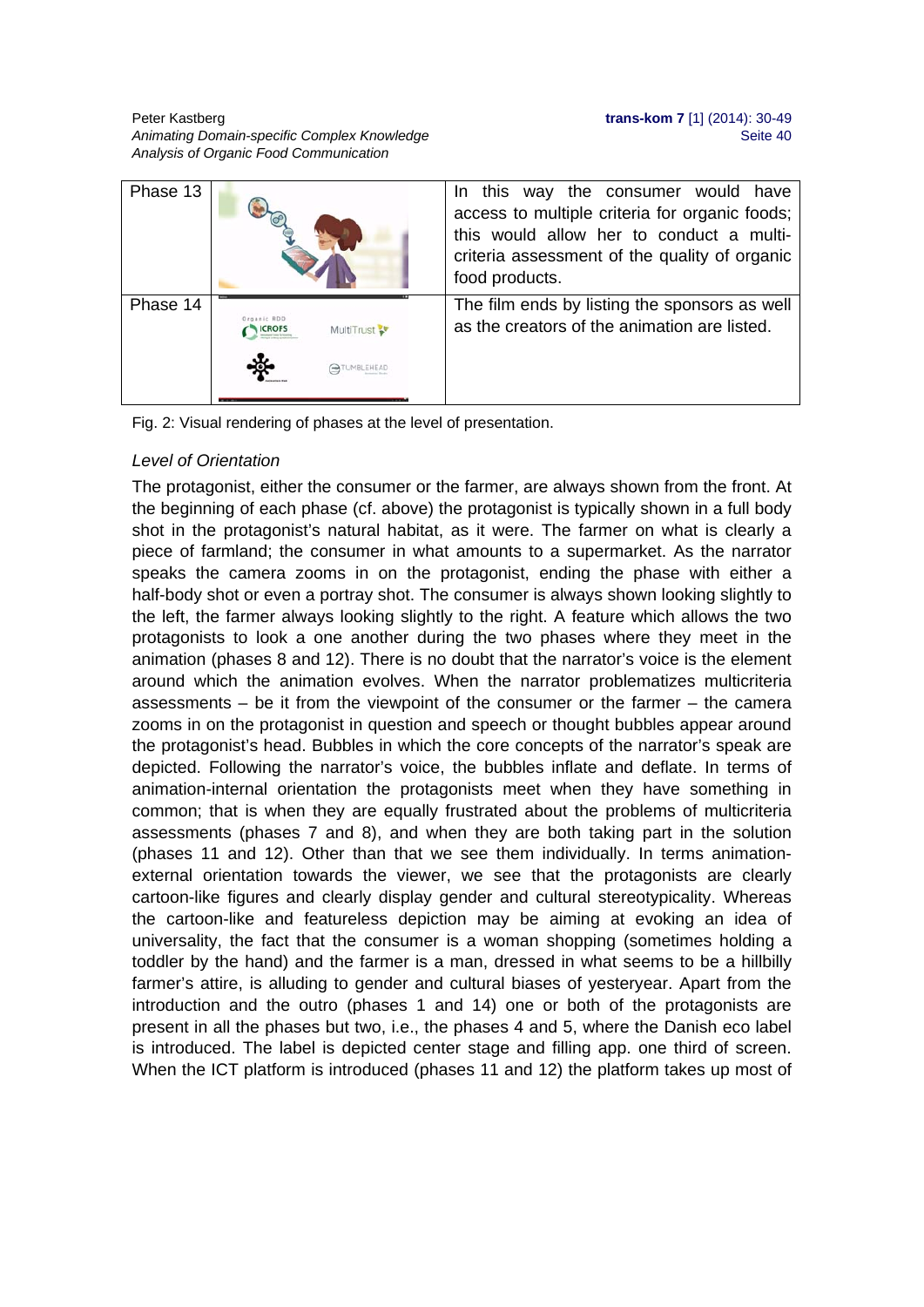Peter Kastberg **trans-kom 7** [1] (2014): 30-49 Animating Domain-specific Complex Knowledge **Seite 41** and the set of the Seite 41 *Analysis of Organic Food Communication* 

the space available and the protagonists are shown integrated into it – leaving no doubt as to their role.

#### *Level of Organization*

The level of organization elicits the underlying rhetorical structure of the animation;<sup>16</sup> as we saw in the above phasal analyzes we are dealing with a narrative structure. According to Brémond, the starting point of any narrative action is perceived to be a state of deficiency which, in the course of the narration, is remedied through a procedure of improvement; the result of which is a satisfactory state (1970: 251). In the sense that this dramatic pattern not only has a clear direction of movement, i.e. from a *from-state* to a *to-state*, but indeed that it is also aimed at improving a state (perceived to be worthy of improvement) it reveals itself as being instrumental in nature. Something which is in accordance with the credo of social semiotics, i.e., that language use/communication is inherently functional (e.g., Kress/Leeuwen 1996/2003). With this as a point of departure we can turn to the narrative analysis of the animation. Over the centuries, the Aristotelian dramatic structure of narrative action (*mythos*) – summarized into such overall stages of exposition, complication and resolution – has been paraand periphrased many times. In his *Die Technik des Dramas*, Freytag (1863/1969) offers a description of the dramatic relationship between these diegetic stages, which is traditionally illustrated graphically in this way:



Fig. 3: Freytag's illustration of the dramatic genre pattern (Freytag 1863/1969: 102).

A concise account for the relationship between these stages has been put forward by Barth: "*AB* represents the exposition, *B* the introduction of conflict, *BC* the 'rising action', complication or development of the conflict, *C* the climax, or turn of the action. *CD* the denouement, or resolution of the conflict" (Barth 1968: 99). Given that the animation is directed at consumers, and given that the driving force of any narrative is conflict (Russell 2009: 30), it is no surprise that the resolution in the above animation emerges as a result of a conflict involving and evolving around the character of the consumer. The compelling nature of the above dramatic structure owes one of its most potent didactic elements to the fact that it inherently instills in the audience a "narrative desire" (Brooks: 1984), i.e., a desire for resolution, for meaning, for closure, as it were. Brémond puts it this way: "[the narrator's] fantasy has no imposed limits, except the obligation […] to resolve the problems and release the tensions created by the narrative" (1970: 251). Let us take a closer look at how this is unfolded in the animation. As

 $16$ This analytical level is  $-$  within multimodal analysis  $-$  often referred to the "metafunctional interpretation of phases" (e.g., Baldry/Thibault 2006).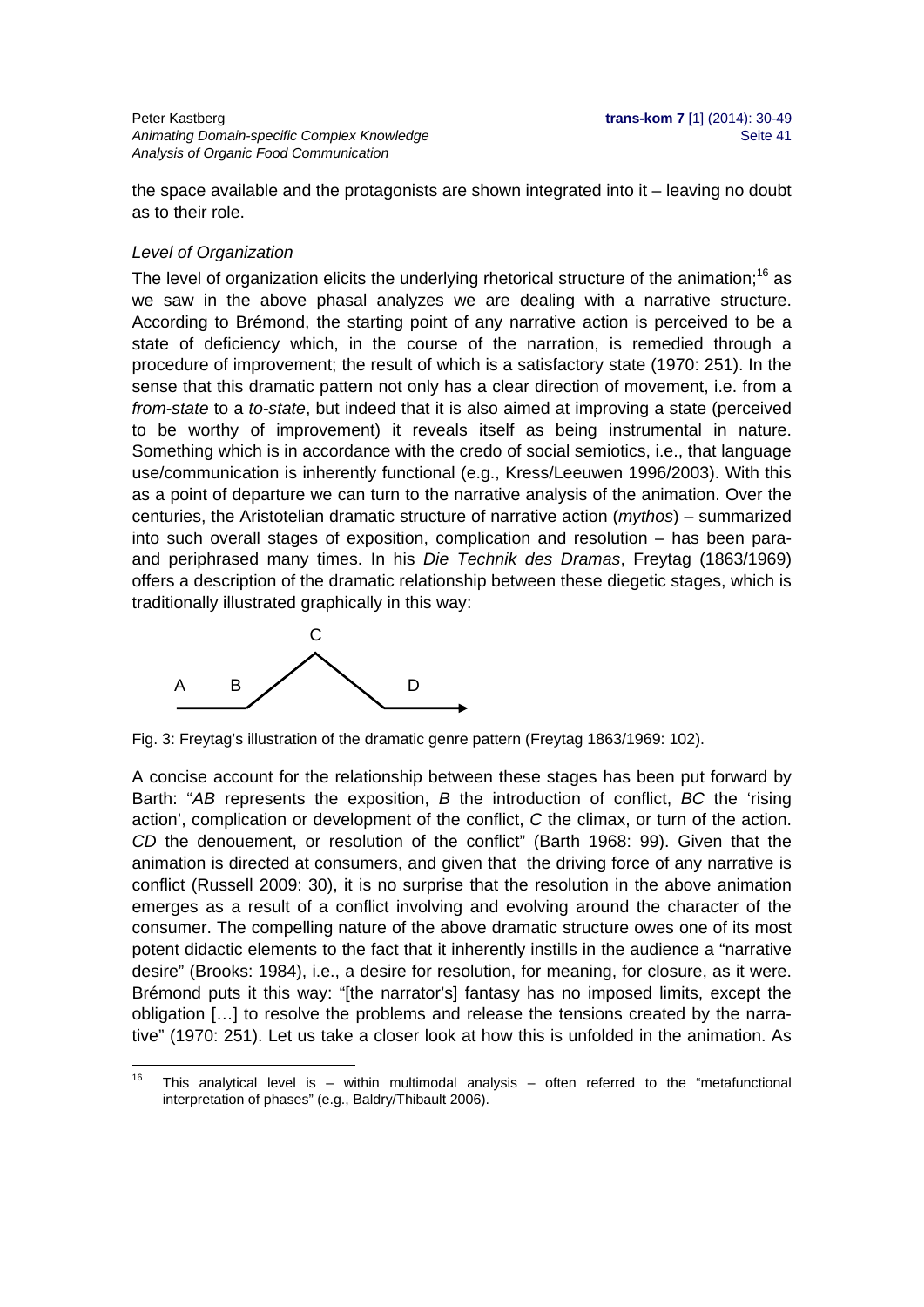#### Peter Kastberg **trans-kom 7** [1] (2014): 30-49 Animating Domain-specific Complex Knowledge **Seite 42** Seite 42 *Analysis of Organic Food Communication*

we saw in the phasal analysis, the two main characters seem to be at loss as how to conduct multicriteria assessment of the quality of organic food products, in narrative terms the phases 2 and 3 correspond with A-B. This bewilderment is initially thought to be remedied by the introduction of the national eco label (phase 4), but – alas – due to the fact that the eco label in question is not geared for multicriteria assessment it is not able to resolve the rising conflict. In fact the opposite is true, for turning to an eco label which bears all the hallmarks of a certified national authority and finding out that it cannot live up to the expectations only escalates the rising conflict (phase 5). When, subsequently, the complexity of the processing plant and the point of sale is added (as depicted in the phases 6-7), we are faced with 'rising action' (cf. B-C above). The conflict proper is depicted in phase 8, in which – as a result of the previous introduction of conflict and 'rising action' – both the consumer and farmer are portrayed as being at a total loss. The denouement or resolution to the conflict sets in in phase 9 where the consumer is placed in front of a laptop computer where she is using the envisioned ICT platform to help her out. In the phases 10 to 12 the attributes of the platform are sketched out, and in phase 13 the consumer  $-$  thanks to the platform  $-$  is now able to conduct a multicriteria assessment of the quality of organic food products prior to purchase.

## **5 Critical Discussion and Evaluation of Results**

As we have seen, much large-scale organic communication of domain-specific organic knowledge has been conducted as mass communication of an organic label (section 1). The animated "MultiTrust" film has ventured to propose a new approach to communicating about organic foods, in which the "focus [is] more on the […] questions on how to increase involvement and reduce uncertainty in relation to organic food consumption" (Aertsens et al. 2009: 1158). With the animated film as my empirical point of departure I introduced a transition from a more traditional, a more text-bound semiotic reading of visuals to a social semiotic reading allowing for analyzing dynamic, animated films (section 3). The animated "MultiTrust" film was subsequently analyzed; and three levels of analytical observations were presented (section 4). In this fifth and final section of my paper, I will sum up and critically evaluate key findings from the analyses. This section ends by applying these key findings to the theoretical insights concerning the communicative potential of the animated film as a means "to promote communication, participation and learning" about organic foods.

At the level of representation, the animation primarily identifies with the consumer and the difficulties the consumer is facing when wishing to make an informed choice as to the purchase of organic food products. The consumer is left to her own devices – neither the point of sale nor the (Danish) eco label is adequate when it comes to assisting in making informed choices. Due to the fact we (whatever else we may be) are all *also* consumers, it is of course no coincidence that the consumer takes center stage at the level of representation. Kincaid delivers the argument: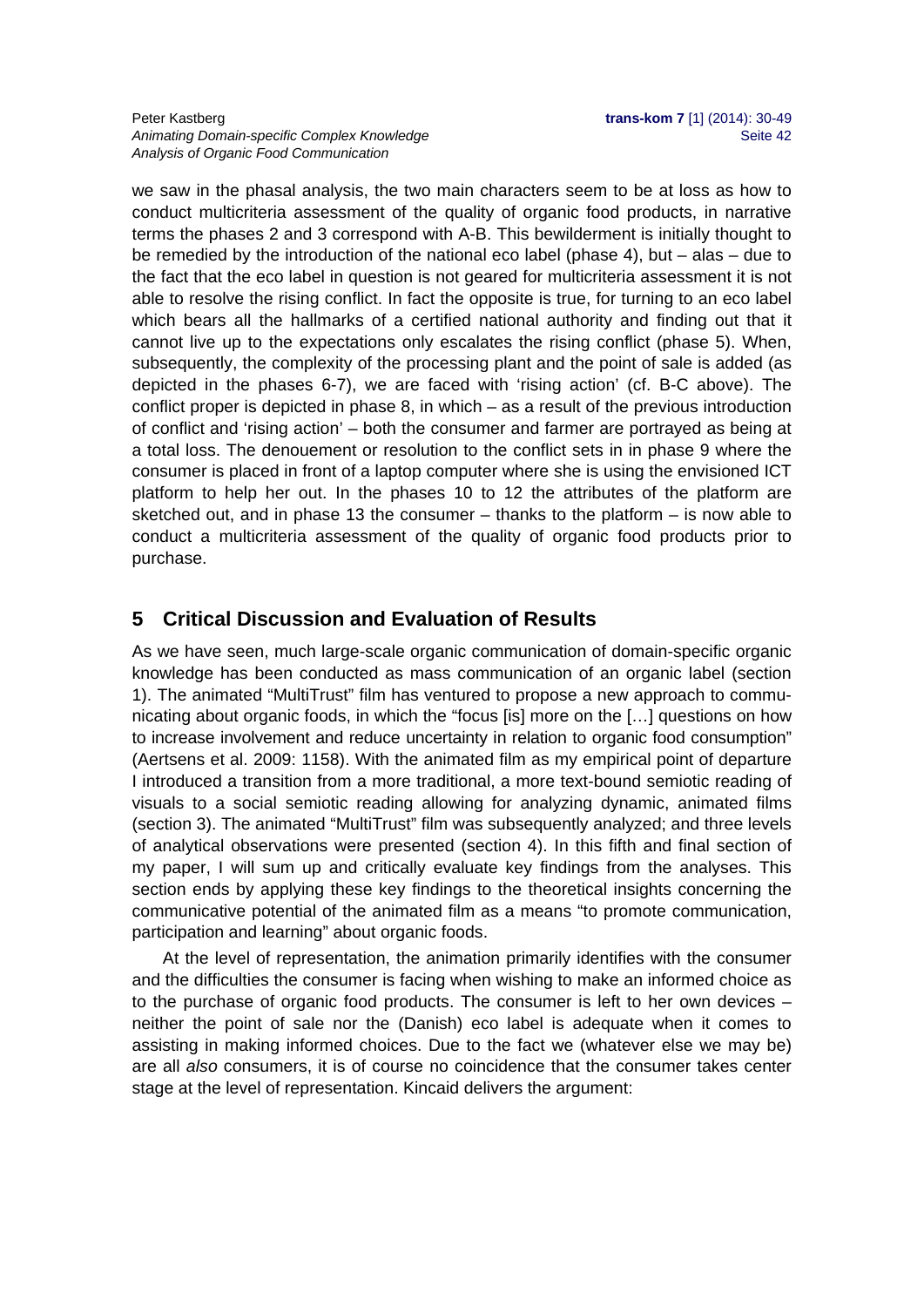Drama has more effect on an audience than many other forms of communication because it tells an engaging story, it involves the audience emotionally, and it depicts changes in characters with whom the audience identifies. (Kincaid 2002: 150)

The viewer is invited to identify with the consumer when she goes through a development from bewildered or puzzled to enlightened (I will take that point up again below). At this level it is also implied that consumers really want to invest time and effort in learning how to make these informed choices about purchasing organic foods. In a perfect world that may be the case, but food – be it organically or traditionally produced – is "a low involvement commodity in developed countries" and "most consumers when buying (organic) food will apply an automated rather than reasoned cognitive process" (both quotations Aertsens et al. 2009: 1157-1158). So the question poses itself whether a platform like the one envisioned will be able to bridge the abovementioned information gap between expert and lay. For in order for such a platform to become a success, it will demand from the consumer (as well as all other stakeholders involved) an extra effort – both in terms of effort and time. And congenial to the general call by consumers for independent or third party validation of organic products (Padel/ Foster 2005: 621) we might expect that the same standards would be called for in terms of validating the content on the ICT platform. In terms of the feasibility of such validation requests, a platform like the one envisioned might, however, benefit from piggybacking on the widespread and increasing popularity of sharing content – and evaluations – on social media, in turn leaving validation to Groundswell (Li/Bernoff 2011) or Wikipedia-style mechanisms. Needless to say, this would also imply a loss of control over content – a fact which commercial stakeholders may not welcome let alone accept.

At the level of orientation, the animation  $-$  again  $-$  continuously focusses on the consumer. That said, at the level of orientation the consumer is also positioned in the proximity of the farmer on crucial occasions. The consumer and the farmer begin by inhabiting each their own corner of the screen. They gravitate towards each other on two occasions: when they are depicted as equally puzzled and when they are both inserted into to ICT platform. At these two crucial points in the animated film, we see them inhabiting the same screen; what, orientation-wise, however, really constitutes a meeting point between farmer and consumer is the consumer's use of a laptop computer in a phase between the two encounters. The raison d'être being that even if both parties would harbor a wish to (physically) get to know one another, the logistics alone would be insurmountable. A joint website, hence the laptop, would be the obvious choice for establishing a (virtual) common ground. At the level of extraanimation orientation, the laptop, too, becomes a fix point for identification – not all consumers may know an organic farmer, but all consumers (mutatis mutandis) own a laptop with Internet access.

At the level of organization the animated film reveals itself to be narrative as well as argumentative in nature. The story is structured linearly around what resembles the unwrapping of an enlightenment process. I.e., *from* realizing that the quality of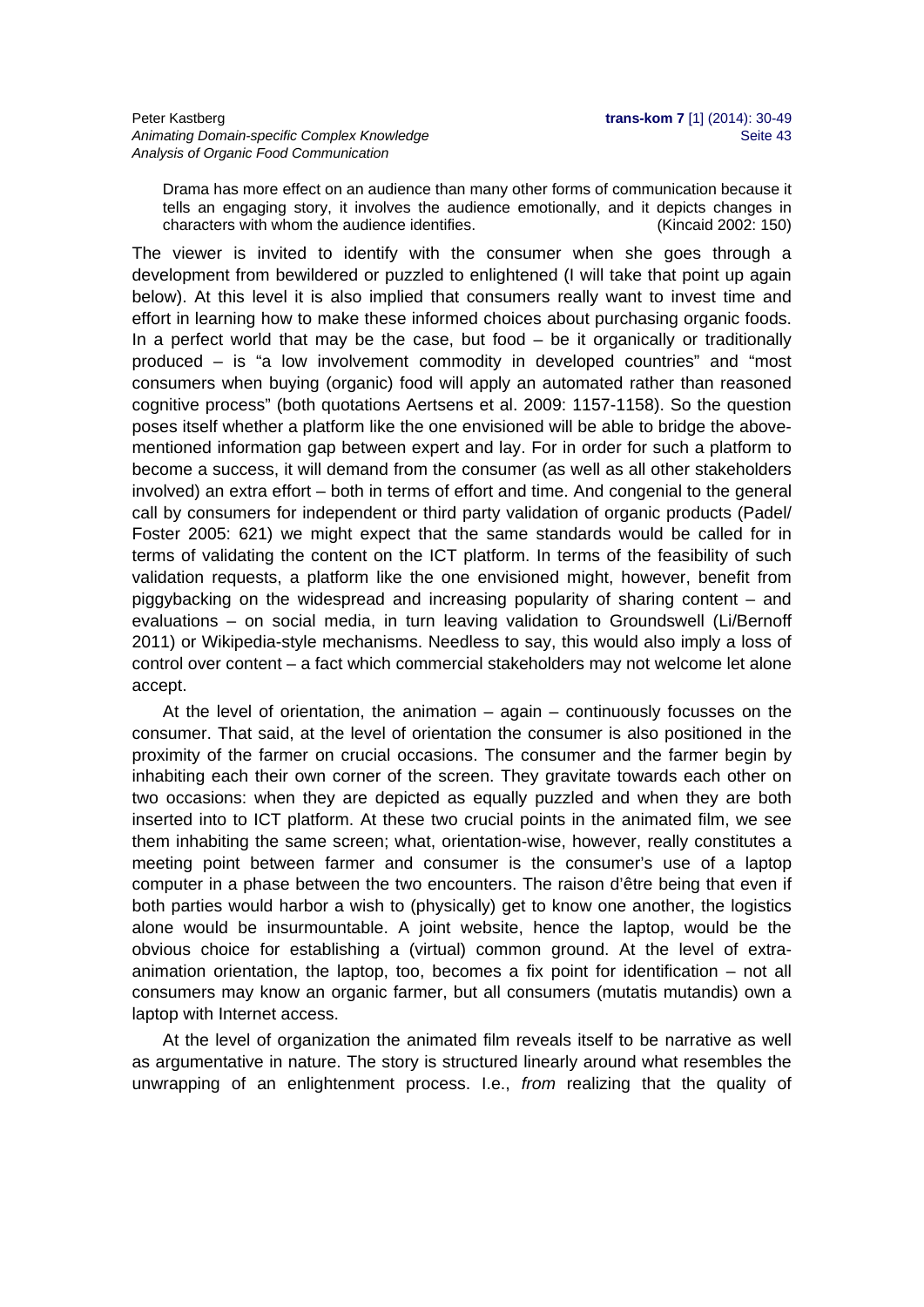#### Peter Kastberg **trans-kom 7** [1] (2014): 30-49 Animating Domain-specific Complex Knowledge **Seite 44** Seite 44 *Analysis of Organic Food Communication*

information currently available does not suffice to make the informed decision wished for, *via* the improvement thanks to the (envisioned) ICT platform, *to* reaching the state where the qualitatively enriched information allows for informed choosing. As we saw above, according to Brémond the narrative desire must be adhered to, i.e., the animation is obliged "[…] to resolve the problems and release the tensions created by the narrative" (1970: 251). The *to-state* of the animation, however is not necessarily one of "releasing tension", in the sense of cleansing (or *catharsis*), as Aristotle would probably have put it, but rather that of enlightenment (*anagnorisis*), which Aristotle himself saw as the product of going from a state of not-knowing to a state of knowing. This further implies that the *from-state* of the narrative pattern of the animation, its "state of deficiency" in Brémond's sense, is a state of not-knowing and that its procedure of improvement is a mediational procedure aiming at a *to-state* of having obtained (some sort of) knowledge about – in this case – how to conduct a multicriteria assessment of the quality of organic food products. There is little doubt that the underlying idea of scaffolding, of incremental learning has been chosen – and with good reason – due to the fact that it reproduces – albeit at a local level – the prevailing rational epistemology of educational systems in the entire industrialized world. So successful is this epistemology that it not only permeates, it in fact also structures learning in said part of the world. In that capacity the level of organization rests on a very firm foundation indeed. It may, however, for the very same reason also be seen as condescending or patronizing, or – put in simpler terms – as pedagogical overkill.

In the course of this paper it has been shown, among other things, that the issue of promoting "communication, participation and learning" about organic foods is even less straightforward than it may have seemed initially. For if we take seriously that the consumer not only needs to be exposed to, say, a new EU logo but that communication means "to make clear what the new logo stands for and remove unfounded consumer concerns" (Janssen/Hamm 2012), then we also need to take seriously that gauging the deposit of whatever communicative endeavor we may perform, is critical to our success. Consequently, if an ensuing post-communicative performance, e.g., decisionmaking by the consumer, is a criterion for gauging our communicative success, then transmission cannot stand alone. For whereas all sorts of content may be relatively easily transmittable at the click of a mouse button, reception, understanding and any ensuing operationalizing based on this understanding is not. While there is little doubt that the organic communication of the kind envisioned in the animated "MultiTrust" film mirrors the Zeitgeist of late or postmodern societies inclined to favor deliberative and participatory public engagement (e.g., Putnam 2004), it is also quite demanding. Demanding in terms of the ever-present troika time/money/manpower. Whereas we may quite effortlessly transmit the EU eco label, understanding what the label stands for, what it means is infinitively less straightforward. Taking current communication theory (e.g., Littlejohn/Foss 2011) as well as the dominating constructivist learning theory paradigm seriously (e.g., Glasersfeld 1995 passim), any enlightenment process is both a unique and a local one, bound in time and place; and as such not easily communicable.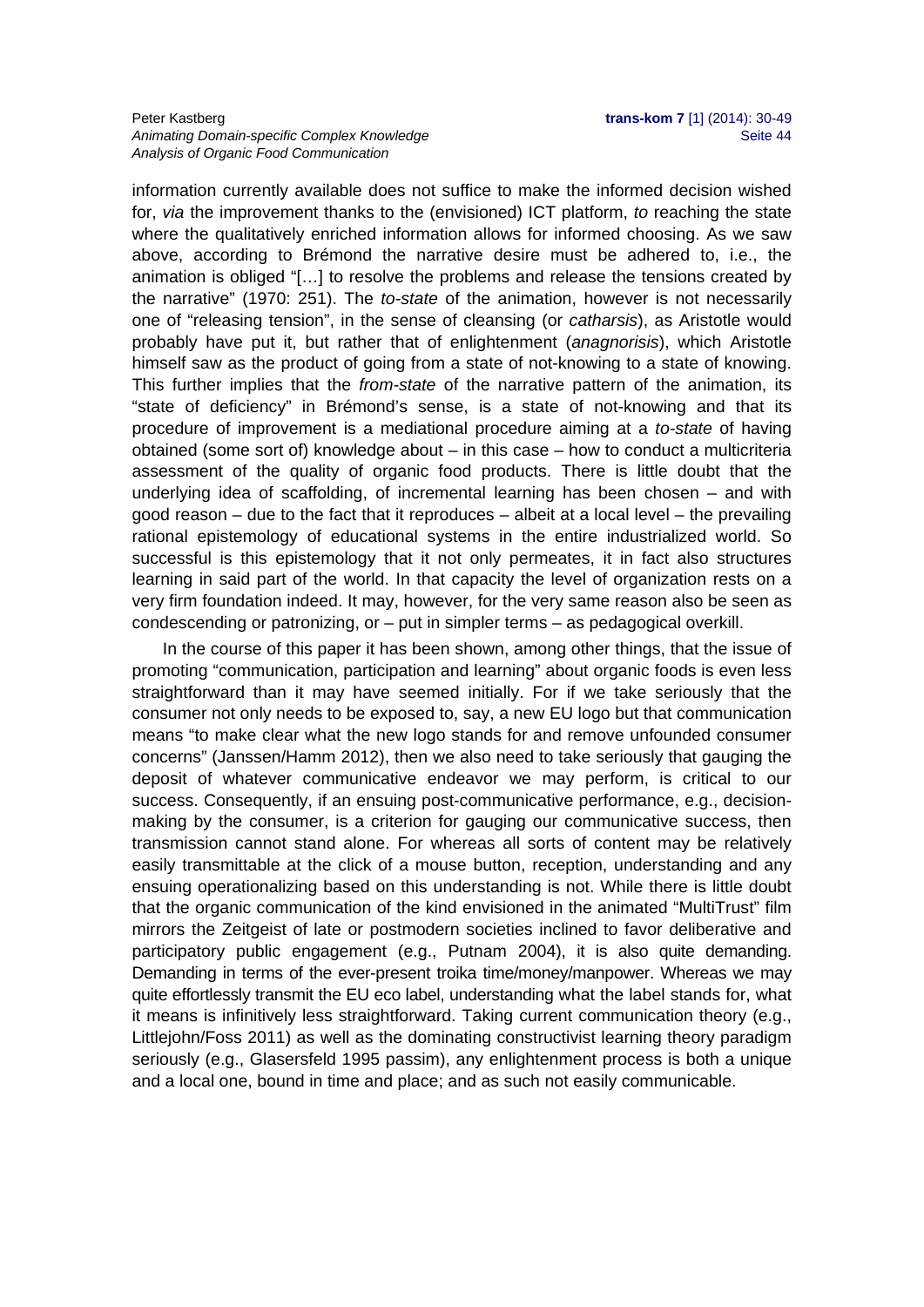#### Peter Kastberg **trans-kom 7** [1] (2014): 30-49 Animating Domain-specific Complex Knowledge **Seite 45** Seite 45 *Analysis of Organic Food Communication*

As mentioned above turning to Groundswell or Wikipedia-style mechanisms, hosting blogs etc. etc. may in many ways be in tune with the Zeitgeist, but by thus emancipating, if you will, the organic consumer one makes it difficult – if not impossible – to control organic communication. And not all stakeholders in the above platform will be able or willing to let go of control of content. In late modern, western societies there is no way around emancipating and empowering the consumer – and neither should there be. But however empowered and emancipated a consumer may turn out to be, this in and of itself is no guaranty that s/he is willing or able to participate in the communicative effort in the first place. For apart from a sprouting denialism (Diethelm/ MacKee 2009), a growing decision fatigue among citizens of industrialized societies, and – last but not least – information overload there is also the consumer's "relative transaction costs for becoming informed" to take into consideration (Caswell/Mojduszka 1996: 1248). All said, in appreciating that any model of communication is also a model *for* communication (Carey 1989) it is maintained that, theoretically, communication seen and performed as participative holds promising qualities with regards to helping the lay person to understand and to assess the "complexities and niceties of organic farming practices and organic food quality attributes" (Yiridoe/Bonti-Ankomah/Martin 2005:193) – more so than does organic communication seen and performed as transmission or interaction. Needless to say, large-scale empirical studies of organic communication formats and the learning outcomes they spur in consumers are necessary in order to explore real-life practice of organic consumers and add nuances to the analyses presented in this paper.

## **References**

- Aertsens, Joris; Wim Verbeke, Koen Mondelaers, Guido Van Huylenbroeck (2009): "Personal Determinants of Organic Food Consumption: a Review." *British Food Journal* 111 [10]: 1140-1167
- Animated Science (undated) http://www.animatedscience.dk/ (11 May 2014)
- Baldry, Anthony (2005): *A Multimodal Approach to Text Studies in English*. Pavia: Paladino
- Baldry, Anthony; Paul J. Thibault (2006): *Multimodal Transcription and Text Analysis*. London/ Oakville: Equinox
- Ballstaedt, Steffen-Peter (1994): "Text oder Bild? Das ist die Frage." *tekom-Nachrichten* 16 [1]: 38-40
- Ballstaedt, Steffen-Peter (1995): "Bildverstehen und Sprache." Bernd Spillner (ed.): *Sprache: Verstehen und Verständlichkeit. Kongreßbeiträge zur 25. Jahrestagung der Gesellschaft für Angewandte Linguistik GAL e.V*. (forum Angewandte Linguistik 28.) Frankfurt a. M. et al.: . Lang, 63-70

Barnes, Andrew P.; Petra Vergunst, Kairsty Topp (2009): "Assessing the Consumer Perception of the Term "Organic": a Citizens' Jury Approach." *British Food Journal* 111 [2]: 155-164

Barth, John (1968): *Lost in the Funhouse*. London: Penguin

Barthes, Roland (1977): *Image – Music – Text*. London: Fontana

Beaugrande, Rorbert de; Wolfgang U. Dressler (1981): *Introduction to Text Linguistics*. London/New York: Longman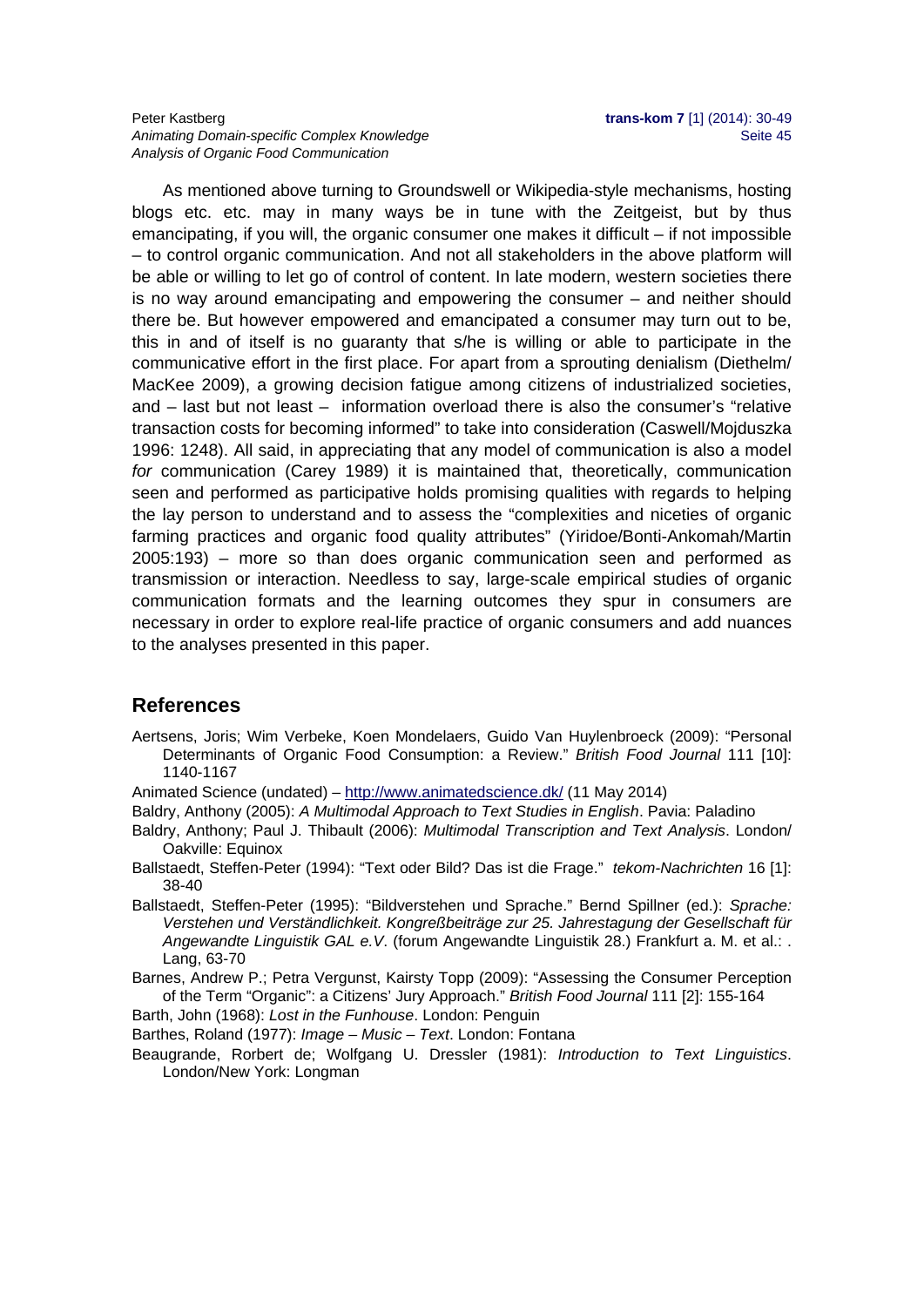Peter Kastberg **trans-kom 7** [1] (2014): 30-49 Animating Domain-specific Complex Knowledge **Seite 46** Seite 46 *Analysis of Organic Food Communication* 

- Bellows, Anne C.; Benjamin Onyango, Adam Daimond, William K. Hallman (2008): "Understanding Consumer Interest in Organics: Production Values vs. Purchasing Behavior." *Journal of Agricultural & Food Industrial Organization* 6 [1]: 1-28
- Bodini, Antonella; Toralf Richter, Rudolf Felder (2009): "Quality Related Communication Approaches for Organic Food." *Journal of Food Products Marketing* 15 [3]: 364-377
- Brémond, Claude (1970): "Morphology of the French Folktale." *Semiotica: Journal of the International Association for Semiotic Study* 2 [3]: 247-276
- Brooks, Peter (1984): *Reading for the Plot, Design and Intention in Narrative*. Oxford: Claredon
- Bühler, Karl (1934): *Sprachtheorie. Die Darstellungsfunktion der Sprache.* 3rd ed. 1999. (UTB für Wissenschaft 1159) Stuttgart et al.: G. Fischer
- Carey, James W. (1989): *Communication as Culture: Essays on Media and Society*. Winchester: Unwin Hyman
- Caswell, Julie A.; Eliza M. Mojduszka (1996): "Using Informational Labeling to Influence the Market for Quality in Food Products." *American Journal of Agricultural Economy* 78 [5]: 1248-1253
- Conner, David S.; Ralph D. Christy (2004): "The Organic Label: How to Reconcile Its Meaning with Consumer Preferences." *Journal of Food Distribution Research* 35 [1]: 40-43
- Demeritt, Laurie (2002): *All Things Organic 2002. A Look at the Organic Consumer*. Bellevue: The Hartman Group
- Diethelm, Pascal; Martin MacKee (2009): "Denialism: What Is It and How Should Scientists Respond?" *European Journal of Public Health* 19 [1]: 2-4
- Ditlevsen, Marianne Grove; Jan Engberg, Peter Kastberg, Martin Nielsen (2007): *Sprog på arbejde*. Copenhagen: Samfundslitteratur

#### **trans-kom ISSN 1867-4844**

**trans-kom** ist eine wissenschaftliche Zeitschrift für Translation und Fachkommunikation.

**trans-kom** veröffentlicht Forschungsergebnisse und wissenschaftliche Diskussionsbeiträge zu Themen des Übersetzens und Dolmetschens, der Fachkommunikation, der Technikkommunikation, der Fachsprachen, der Terminologie und verwandter Gebiete.

Beiträge können in deutscher, englischer, französischer oder spanischer Sprache eingereicht werden. Sie müssen nach den Publikationsrichtlinien der Zeitschrift gestaltet sein. Diese Richtlinien können von der **trans-kom**-Website heruntergeladen werden. Alle Beiträge werden vor der Veröffentlichung anonym begutachtet.

**trans-kom** wird ausschließlich im Internet publiziert: http://www.trans-kom.eu

#### Redaktion

| Leona Van Vaerenbergh<br>University of Antwerp<br>Arts and Philosophy<br>Applied Linguistics / Translation and Interpreting<br>Schilderstraat 41<br>B-2000 Antwerpen | <b>Klaus Schubert</b><br>Universität Hildesheim<br>Institut für Übersetzungswissenschaft<br>und Fachkommunikation<br>Marienburger Platz 22<br>D-31141 Hildesheim |
|----------------------------------------------------------------------------------------------------------------------------------------------------------------------|------------------------------------------------------------------------------------------------------------------------------------------------------------------|
| <b>Belgien</b>                                                                                                                                                       | Deutschland                                                                                                                                                      |
| Leona. Van Vaerenbergh@uantwerpen.be                                                                                                                                 | klaus.schubert@uni-hildesheim.de                                                                                                                                 |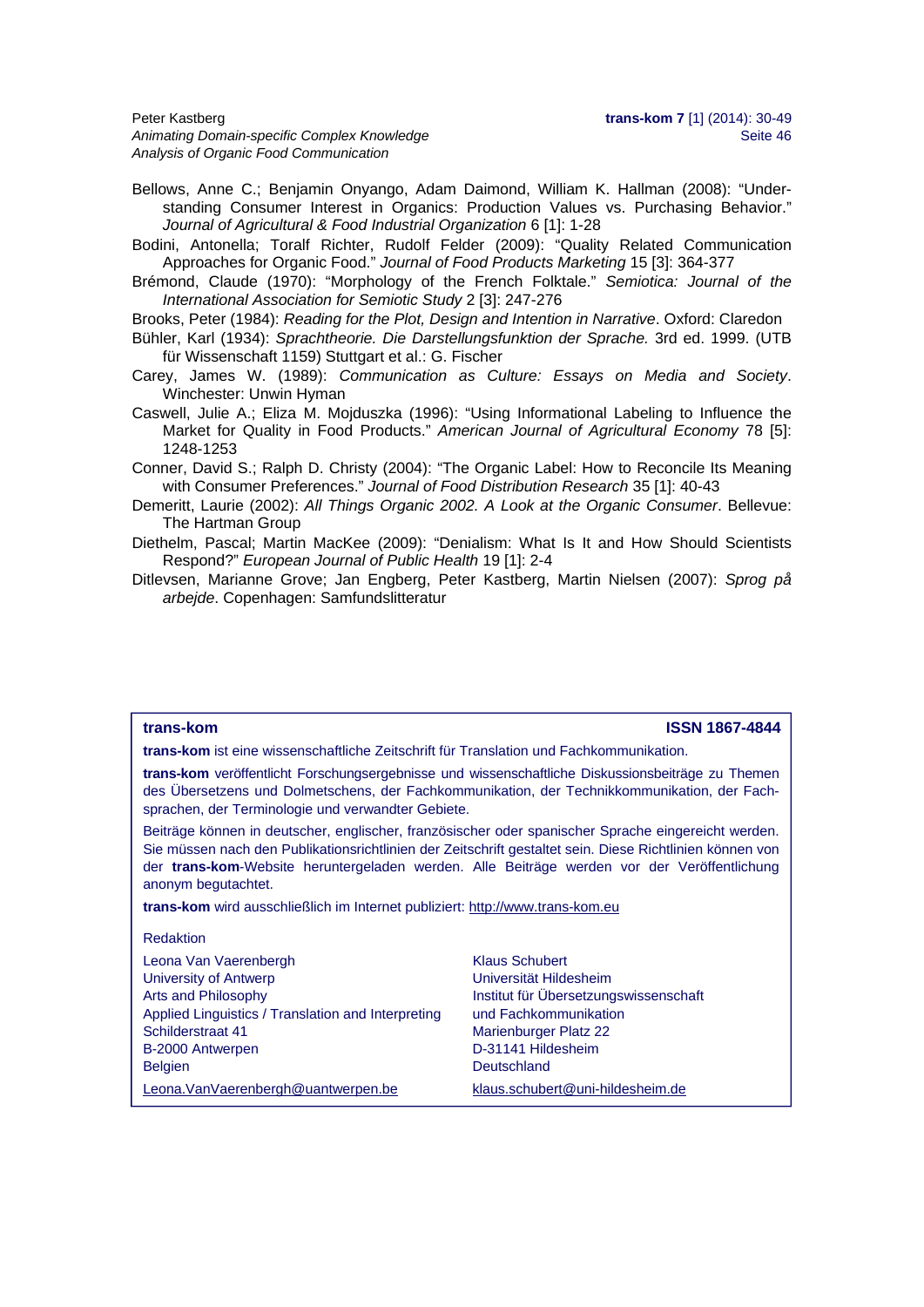Animating Domain-specific Complex Knowledge **Sexual Animation** Seite 47 *Analysis of Organic Food Communication* 

Duffy, Rachel; Andrew Fearne, Victoria Healing (2005): "Reconnection in the UK Food Chain: Bridging the Communication Gap between Food Producers and Consumers." *British Food Journal* 107 [1]: 17-33

Freeman, R. Edward (1984): *Strategic Management: A Stakeholder Approach*. Pitman: Boston

- Freytag, Gustav (1863): *Die Technik des Dramas*. Leipzig: Verlag G. Hirzel reprint (1969): Darmstadt: Wissenschaftliche Buchgesellschaft
- Glasersfeld, Ernst von (1995): *Radical Constructivism: A Way of Knowing and Learning*. London: Falmer
- Gombrich, Ernst H. (1984): *Bild und Auge. Neue Studien zur Psychologie der bildlichen Darstellung*. Stuttgart: Klett-Cotta
- Halliday, Michael Alexander Kirkwood (1994): *Introduction to Functional Grammar*. London: Edward Arnold
- Hansen, Janus; Lotte Holm, Frewer Lynn, Paul Robinson, Peter Sandøe (2003): "Beyond the Knowledge Deficit: Recent Research into Lay and Expert Attitudes to Food Risks." *Appetite* 41 [2]: 111-121
- Hodge, Robert; Gunther Kress (1988): *Social Semiotics*. Cambridge: Polity Press
- ICROFS (International Centre for Research in Organic Food Systems) (undated): http://www.icrofs.org/index.html (11 May 2014)
- Iedema, Rick (2001): "Analysing Film and Television: a Social Semiotic Account of Hospital and Unhealthy Business." Theo van Leeuwen, Carey Jewitt (eds.): *Handbook of Visual Analysis*. London/New York: Sage, 183-206
- Jakobson Roman (1960): "Closing Statement: Linguistics and Poetics." Thomas A. Sebeok (ed.): *Style in Language.* Cambridge: MIT Press, 350-377
- Janssen, Meike; Ulrich Hamm (2012): "The Mandatory EU Logo for Organic Food: Consumer Perceptions." *British Food Journal* 114 [3]: 335-352
- Kalverkämper, Hartwig (1993): "Das fachliche Bild. Zeichenprozesse in der Darstellung wissenschaftlicher Ergebnisse." Hartmut Schröder (ed.): *Fachtextpragmatik*. (Forum für Fachsprachen-Forschung 19) Tübingen: Narr, 215-238
- Kalverkämper, Hartwig (1996): "Im Zentrum der Interessen: Fachkommunikation als Leitgröße." *Hermes – Journal of Linguistics* [16]: 117-176 –

http://download2.hermes.asb.dk/archive/download/H16\_07.pdf (20 May 2014)

- Kastberg, Peter (2007): "Knowledge Communication The Emergence of a Third Order Discipline." Claudia Villiger, Heidrun Gerzymisch-Arborgast (eds.): *Kommunikation in Bewegung – Multimedialer und multilingualer Wissenstransfer in der Experten-Laien-Kommunikation.* Frankfurt a. M. et al.: Lang, 7-24
- Kastberg, Peter (2010): "Knowledge Communication Formative Ideas and Research Impetus." *Programmatic Perspectives* 2 [1]: 59-71
- Kastberg, Peter (2011): "Knowledge Asymmetries Beyond 'To Have and Have Not'." *Fachsprache – International Journal of Specialized Communication* [3-4]: 137-151
- Kastberg, Peter (2014): "Promoting Communication, Participation and Learning with Regards to Organic Food Products: A Communication Theoretical Approach." *Ecology and Society* [*forthcoming*]
- Kincaid, D. Lawrence (2002): "Drama, Emotion, and Cultural Convergence." *Communication Theory* 12 [2]: 136-152
- Kress, Gunther; Theo van Leeuwen (1996): *Reading Images: The Grammar of Visual Design*. Reprint 2003. London/New York: Routledge
- Leeuwen, Theo van (1999): *Speech, Music, Sound*. London: Macmillan
- Li, Charlene; Josh Bernoff (2011): *Groundswell, Expanded and Revised Edition: Winning in a World Transformed by Social Technologies*. Boston: Harvard Business Review Press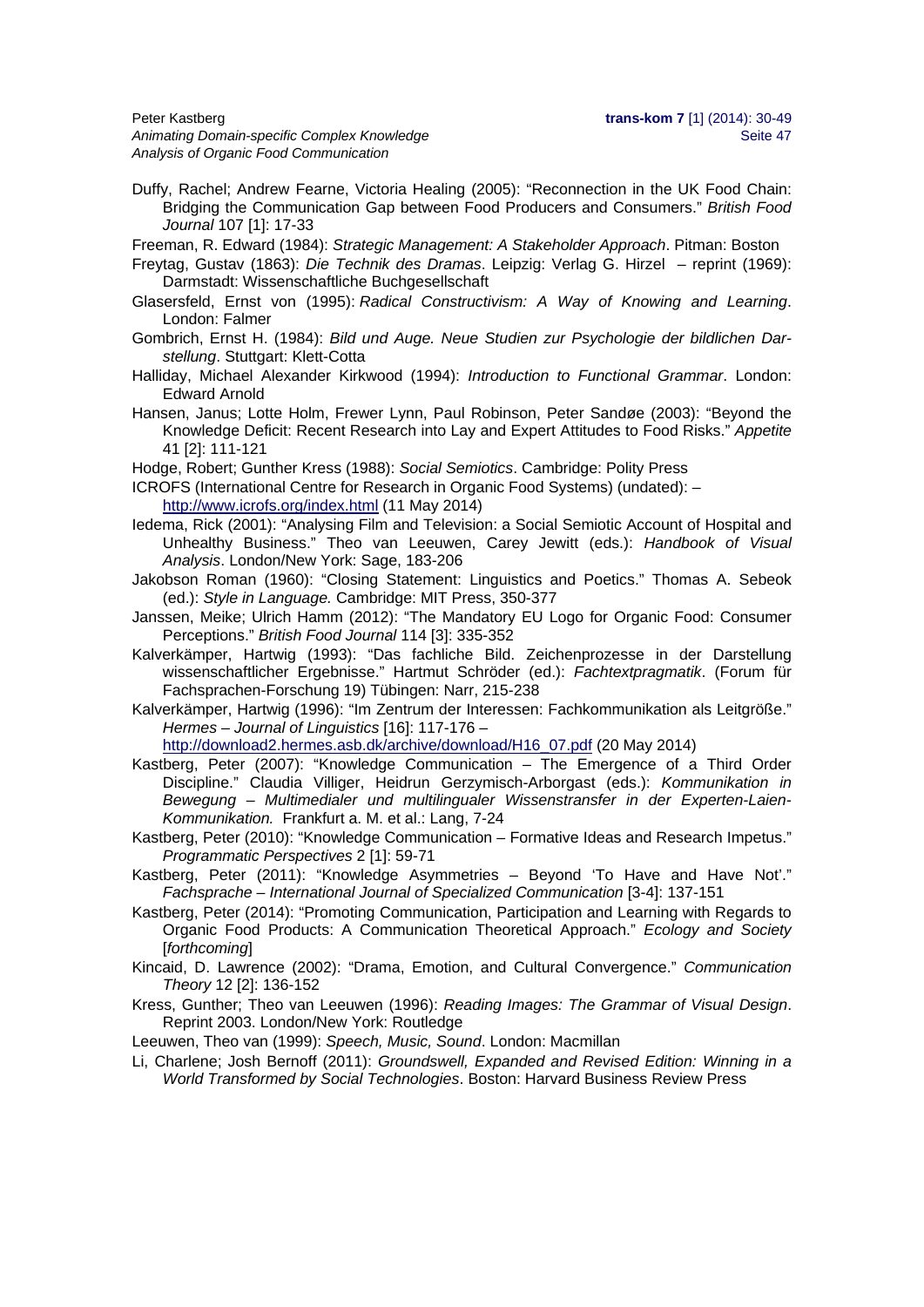Peter Kastberg **trans-kom 7** [1] (2014): 30-49 Animating Domain-specific Complex Knowledge **Seite 48** Seite 48 *Analysis of Organic Food Communication* 

- Littlejohn, Stephen W.; Karren A. Foss (2011): *Theories of Human Communication*. 10th ed. Long Grove: Waveland Press
- Lockie, Stewart; Kristen Lyons, Geoffrey Lawrence, Kerry Mummery (2002): "Eating 'Green': Motivations Behind Organic Food Consumption in Australia." *Sociologia Ruralis* 42 [1]: 23-40
- Molitor-Lübbert, Sylvie (1996): "Visuals or Text in Technical Documentation? Information Design!" Titus Ensink, Christoph Sauer (eds.): *Researching Technical Documents*. (Groningen Series on Language Use and Communication.) Groningen: Rikjsuniversiteit Groningen, 131-151
- MultiTrust (2012): Multicriteria Assessment and Communication of Effects of Organic Food Systems. – http://multitrust.org (11 May 2014)
- MultiTrust (2013): [Animation Film.] http://www.youtube.com/watch?v=zmoXYJAS8LY (11 May 2014)
- Padel, Susanne; Carolyn Foster (2005): "Exploring the Gap Between Attitudes and Behaviour: Understanding why Consumers Buy or Do not Buy Organic Food." *British Food Journal* 107 [8]: 606-625
- Plümacher, Martina (1998): "Sinn der Bilder." Klaus Sachs-Hombach, Klaus Rehkämper (eds.): *Bild – Wahrnehmung – Bildverarbeitung. Interdisziplinäre Beiträge zur Bildwissenschaft*. Wiesbaden: Gabler/Vieweg/Westdeutscher Verlag, 49-58

Pride Auto Care (undated): ABS Brakes for Your Car or Truck. –

http://prideautocare.com/brakes-abs-for-your-car-truck-how-does-it-wor/ (11 May 2014) Putnam, Hilary (2004): *Ethics Without Ontology*. Boston: Harvard University Press

- Russell, Nicholas (2009): "The New Men: Scientists at Work in Popular British Fiction Between the Early 1930s and the Late 1960s." *Science Communication* 31 [1]: 29-56
- Saussure, Ferdinand de (1916): *Cours de Linguistique Générale*. Charles Bailly, Albert Sechehaye with Albert Riedlinger (eds). Paris: Payot & Rivages – transl. Roy Harris: Ferdinand de Saussure (1974): *Course in General Linguistics*. London: Peter Owen
- Schröder, Hartmut (ed.) (1993): *Fachtextpragmatik*. (Forum für Fachsprachen-Forschung 19.) Tübingen: Narr
- Sintech Precision Products Ltd. (undated): Assembly Manual for Centrifugal Pump. http://www.slideshare.net/sintechpumps?utm\_campaign=profiletracking&utm\_medium=sssi te&utm\_source=ssslideview (11 May 2014)
- Thibault, Paul J. (1997): "Re-reading Saussure: The Dynamics of Signs in Social Life." London/ New York: Routledge
- Weidenmann, Bernd (1998): "Psychologische Ansätze zur Optimierung des Wissenserwerbs mit Bildern." Klaus Sachs-Hombach, Klaus Rehkämper (eds.): *Bild – Wahrnehmung – Bildverarbeitung. Interdisziplinäre Beiträge zur Bildwissenschaft*. Wiesbaden: Gabler/Vieweg/ Westdeutscher Verlag, 243-253
- Windahl Sven; Benno Signitzer, Jean T. Olson (2009): *Using Communication Theory: An Introduction to Planned Communication*. 2nd ed. Los Angeles et al.: Sage
- Yiridoe, Emmanuel K.; Samuel Bonti-Ankomah, Ralph C. Martin (2005): "Comparison of Consumer Perceptions and Preference toward Organic versus Conventionally Produced Foods: A Review and Update of the Literature." *Renewable Agriculture and Food Systems* 20 [4]: 193-205
- Zanoli, Raffaele; Simona Naspetti (2002): "Consumer Motivations in the Purchase of Organic Food: A Means-end Approach." *British Food Journal* 104 [8]: 643-653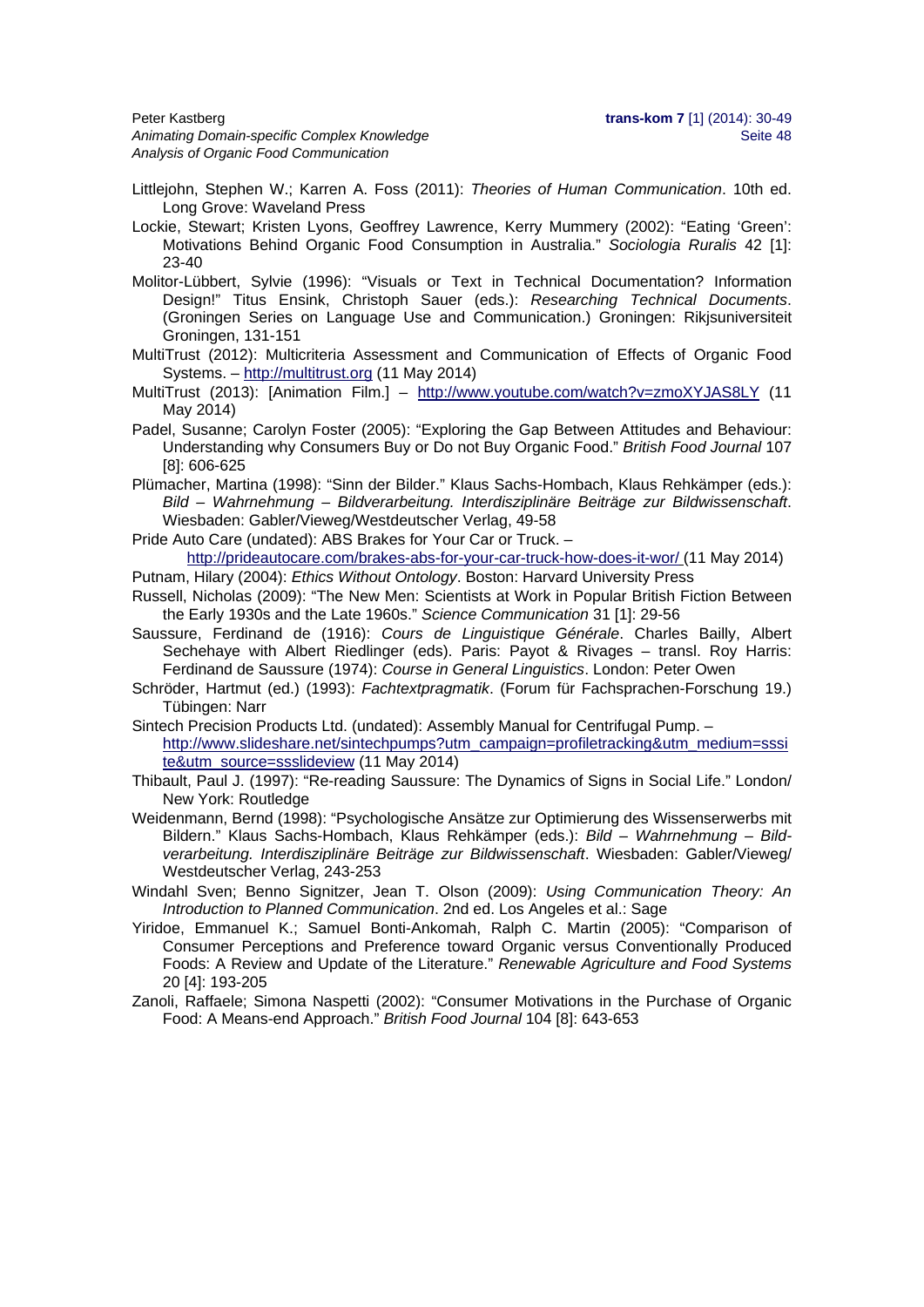#### *Author*

Peter Kastberg holds a PhD within the general field of Tech Comm. He is founder and currently head of the "Sociology of Knowledge Research Network", Center for Sociologiske Studier (CESAU, Center for Sociological Studies), Aarhus University, Denmark. He was the founding director of the Research Area for Knowledge Communication, Aarhus University, Business and Social Sciences (BSS), Department of Business Communication (BCOM), Denmark. Peter Kastberg's current research interests include: the mediation of specialized knowledge across knowledge asymmetries, the ontogenesis of organizational knowledge, and public understanding of science and research. He teaches at all university levels (BA, MA, and PhD) both at Aarhus University, Denmark, as well as abroad (e.g. The Netherlands, Germany, Norway, USA, Italy, Finland). In addition to his research and teaching activities, Peter Kastberg is the founder and editor-in-chief of the international research outreach magazine *Communication and Language at Work – Bridging Theory and Practice* (http://ojs.statsbiblioteket.dk/index.php/claw) as well as the scholarly *Journal of Organizational Knowledge Communication* (http://www.jookc.com). E-mail: pk@asb.dk

Website: http://pure.au.dk/portal/en/persons/peter-kastberg(b4bce20c-5297-4a29-be20- 3793407c0023)/cv.html?id=41624635